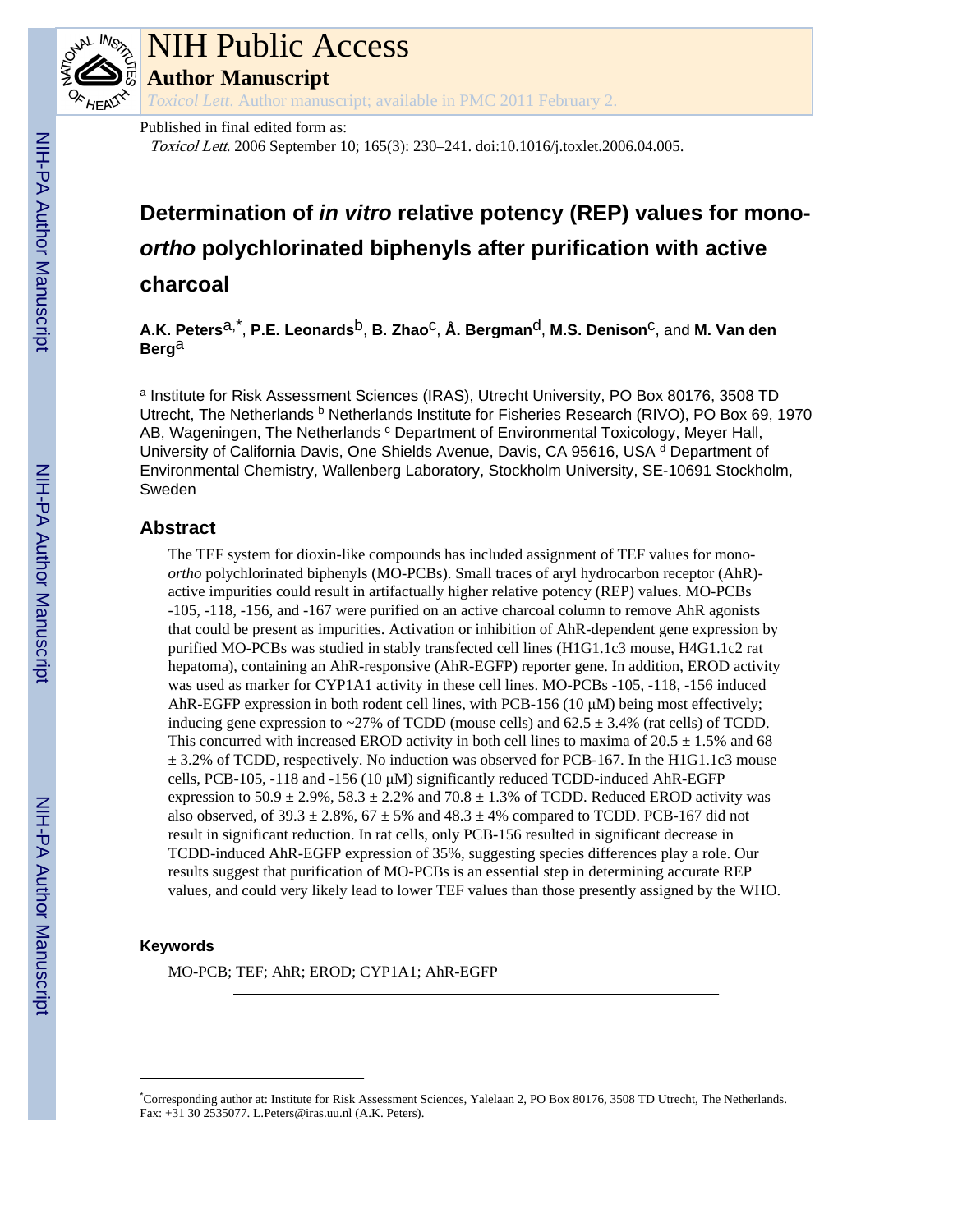#### **1. Introduction**

Polychlorinated dibenzo-*p*-dioxins (PCDDs), dibenzofurans (PCDFs) and biphenyls (PCBs) are important classes of persistent organic compounds found in the global environment and many individual congeners are highly toxic (Safe, 1994). Because of their insulating and flame retardancy properties, PCBs were extensively used in industrial applications, and have been commercially produced since the 1920s. Releases of PCBs into the environment have resulted in a widespread global distribution into all environmental and biological matrices (Hong et al., 1998). These compounds are lipophilic and accumulate in lipid rich body tissues and fluids from man and wildlife species and can biomagnify up the food chain. PCBs were banned for open applications in many countries in the Western world since the late 1970s due to their persistent nature and toxic effects (Ballschmiter and Zell, 1980). PCB exposure, especially in occupational settings and wildlife, has been associated with e.g. chloracne, carcinogenesis, teratogenesis, impaired immune responses, endocrine disruption, as well as the induction of gene expression (Ahlborg et al., 1994; Safe, 1994).

Environmental contamination by PCDDs and PCDFs has occurred trough emission from waste incinerators and general combustion reactions, their presence as impurities in industrial products such as herbicides and generation during the bleaching of wood pulp for paper production (Ahlborg et al., 1994; Safe, 1994; Van den Berg et al., 1998). Human exposure to PCBs and dioxin-like compounds occurs primarily through occupational and dietary exposure, although concentrations of PCBs and dioxins have declined over the last decades due to the decreased use of the compounds (Ahlborg et al., 1992; Baars et al., 2004; Shadel et al., 2001).

There are 209 possible PCBs congeners and their dioxin-like biological and toxic effects and relative potency depend on their chlorination pattern which dictates their ability to bind to and activate the aryl hydrocarbon (Ah) receptor and AhR-dependent toxicity (Ahlborg et al., 1992; Andersson et al., 1999; Giesy and Kannan, 1998; Safe, 1990, 1994). In this regard, PCBs have been structurally divided into three groups; the non-*ortho* PCBs with a planar conformation, ability to activate the AhR and produce dioxin-like effects; the mono-*ortho* (MO-) substituted PCBs (e.g. PCB-105, -118, -123, -156, -157, -167, and -189) with some planar conformation, weak ability to activate the AhR and produce some dioxin-like effects; multiple-*ortho* substituted PCBs with a non-planar configuration, no or very low affinity for the AhR and inability to produce dioxin-like effects. The biological and toxic effects of PCBs have been studied extensively. Research has primarily focused on the non-*ortho* substituted congeners, i.e. PCBs -77, -126 and -169 as these are potent agonists for the AhR that produce dioxin-like toxic effects. As a consequence, these congeners have been assigned toxic equivalency factors (TEF) values by the World Health Organization (WHO) (Ahlborg et al., 1992; Giesy and Kannan, 1998; Van den Berg et al., 1998). While the MO-PCBs have always been thought to have low affinity for the AhR, with TEF values varying from  $1 \times 10^{-5}$  to  $1 \times 10^{-4}$  (Ahlborg et al., 1992; Safe, 1990, 1994; Van den Berg et al., 1998), due to their relatively high concentrations in food and human milk these PCBs contribute significantly to the overall total toxic equivalency (TEQs) of a sample (Ahlborg et al., 1992, 1994). The MO-PCBs, together with the non-*ortho* substituted dioxin-like PCBs typically represent a higher percentage of the total TEQs of a sample, than that from the PCDDs and PCDFs (Ahlborg et al., 1992).

The toxic and biological effects of PCDDs, PCDFs and those PCBs with dioxin-like activity are mediated by the AhR, a ligand-dependent transcription factor. While the AhR can be found in the cytoplasm of almost all vertebrate cells, significant species and tissue differences exist in its concentration and distribution (Denison et al., 2002; Denison and Heath-Pagliuso, 1998; Guengerich, 1993). In addition to the planar halogenated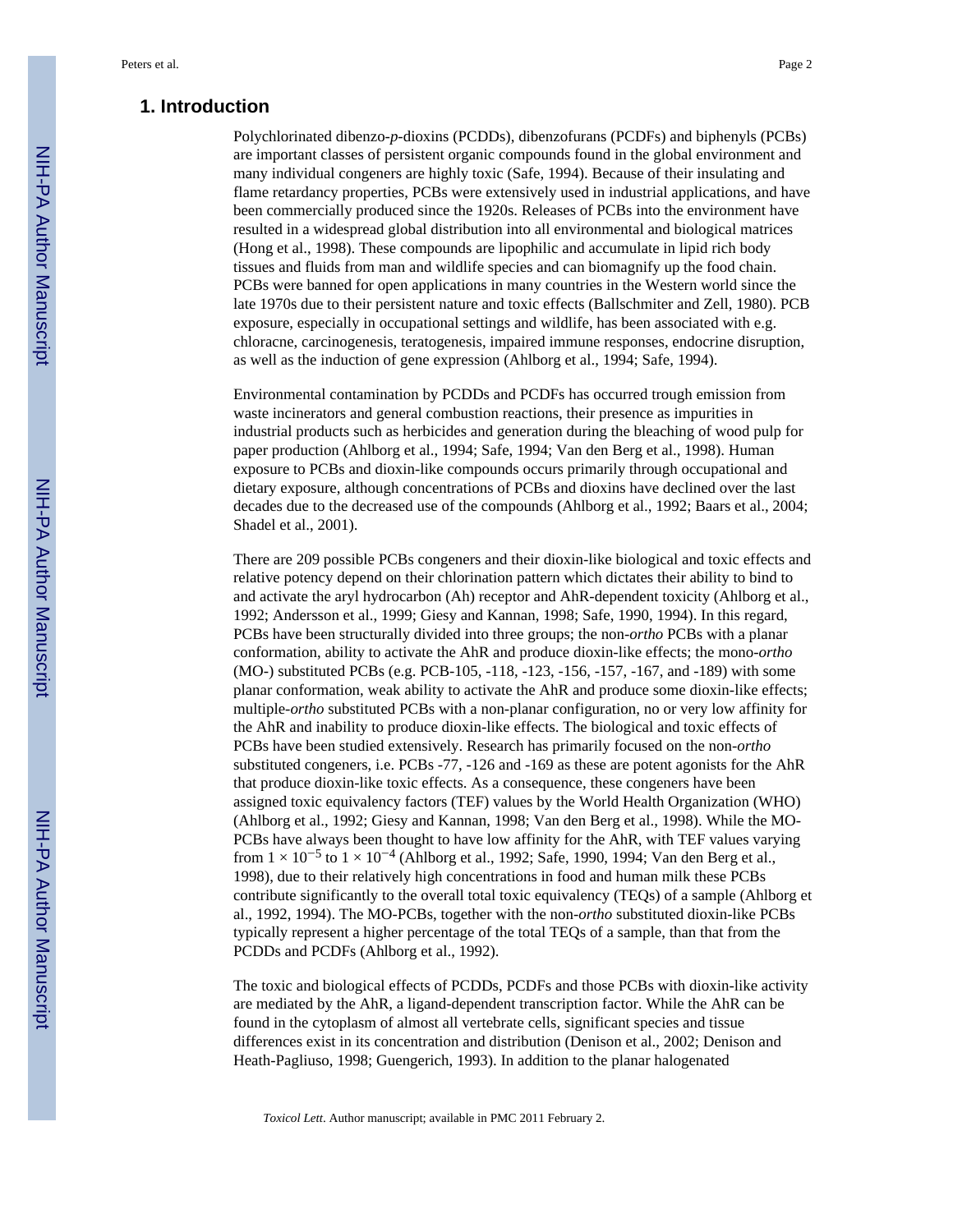polyaromatic compounds, recent studies have revealed the ability of very structurally very diverse chemicals to bind and/or activate the AhR and AhR-dependent gene expressions (Denison et al., 2002; Denison and Heath-Pagliuso, 1998; Hahn, 2002). Upon ligand binding, the ligand:AhR complex translocates into the nucleus, wherein it binds to the AhR nuclear translocator protein (ARNT) (Whitlock et al., 1996). Binding of the resulting ligand:AhR:ARNT complex to its specific DNA recognition site, the dioxin response element (DRE), stimulates transcription of a variety of genes, including that of Cytochrome P450 1A1 (*CYP1A1*) (Hankinson, 2005; Kuramoto et al., 2002; Lees and Whitelaw, 1999; Mimura et al., 1999; Nebert and Gonzalez, 1987).

The induction of CYP1A1 has been used both as a model system to study the molecular mechanism of AhR activation and as a bioanalytical method to determine the relative potency of AhR agonists (Denison et al., 2004). Given the role of the AhR in both gene induction and toxicity of these chemicals, it is not surprising that there is a high degree of correlation between the relative potency (REP) of PCDDs, PCDFs and PCBs to induce AhR-dependent gene expression (e.g., CYP1A1) and their relative toxic potency (i.e., their TEF value).

The ability of MO-PCBs to induce CYP1A1 has been previously examined in various human cell lines. While MO-PCBs failed to induce EROD activity in the human hepatoma (HepG2) cell line, or in a human prostate carcinoma (LNCaP) cell line, they were weak inducers of CYP1A1 in the rat hepatoma (H4IIE) cell line (Endo et al., 2003; Zeiger et al., 2001). In addition, although PCB-156 could induce CYP1A1 in fish (PLHC-1) hepatoma cells, two other MO-PCBs, -105 and -118, induced little or no CYP1A1 activity (Hestermann et al., 2000). In primary cultures of rat and cynomolgus monkey hepatocytes, MO-PCBs were found to induce CYP1A1-dependent EROD activity (Chen and Bunce, 2004; Van der Burght et al., 1998, 1999; Zeiger et al., 2001).

In contrast, no CYP1A1 induction was observed with individual MO-PCBs (except PCB-156) in *in vivo* experiments with rats and mice (DeVito et al., 1993; Kuriyama et al., 2003). Thus, when reviewing the relative potencies of MO-PCBs in various *in vitro* and *in vivo* systems there are significant, yet unexplained differences, which are in strong contrast with consistent induction results obtained with PCB-126 (Haws et al., 2004, 2006).

While species, tissue and cell-type differences could contribute to the variability in the results of the above studies, recent questions regarding the presence of impurities in MO-PCB preparations that have relatively potent dioxin-like activities have complicated clear interpretation of prior studies (DeVito et al., 2003; Van den Berg et al., 1998). The presence of low levels of potent AhR-active compounds (such as PCDFs or coplanar PCBs) as impurities in a test compound that is presumed to be pure, could actually be responsible for some or all of the AhR-mediated responses that would otherwise be contributed to the test compound (Brown et al., 2003; Koistinen et al., 1996).

Here we have used several MO-PCBs (PCB-105, -118, -156, and -167; Fig. 1) that have been extensively purified to eliminate the presence of dioxin-like PCDDs, PCDFs and PCB contaminants This was done in order to clearly determine whether these MO-PCBs can bind to and activate AhR-dependent gene expression and/or whether their previously documented ability to activate the AhR was due to the presence of other AhR-active agonist contaminants present in the MO-PCB preparations.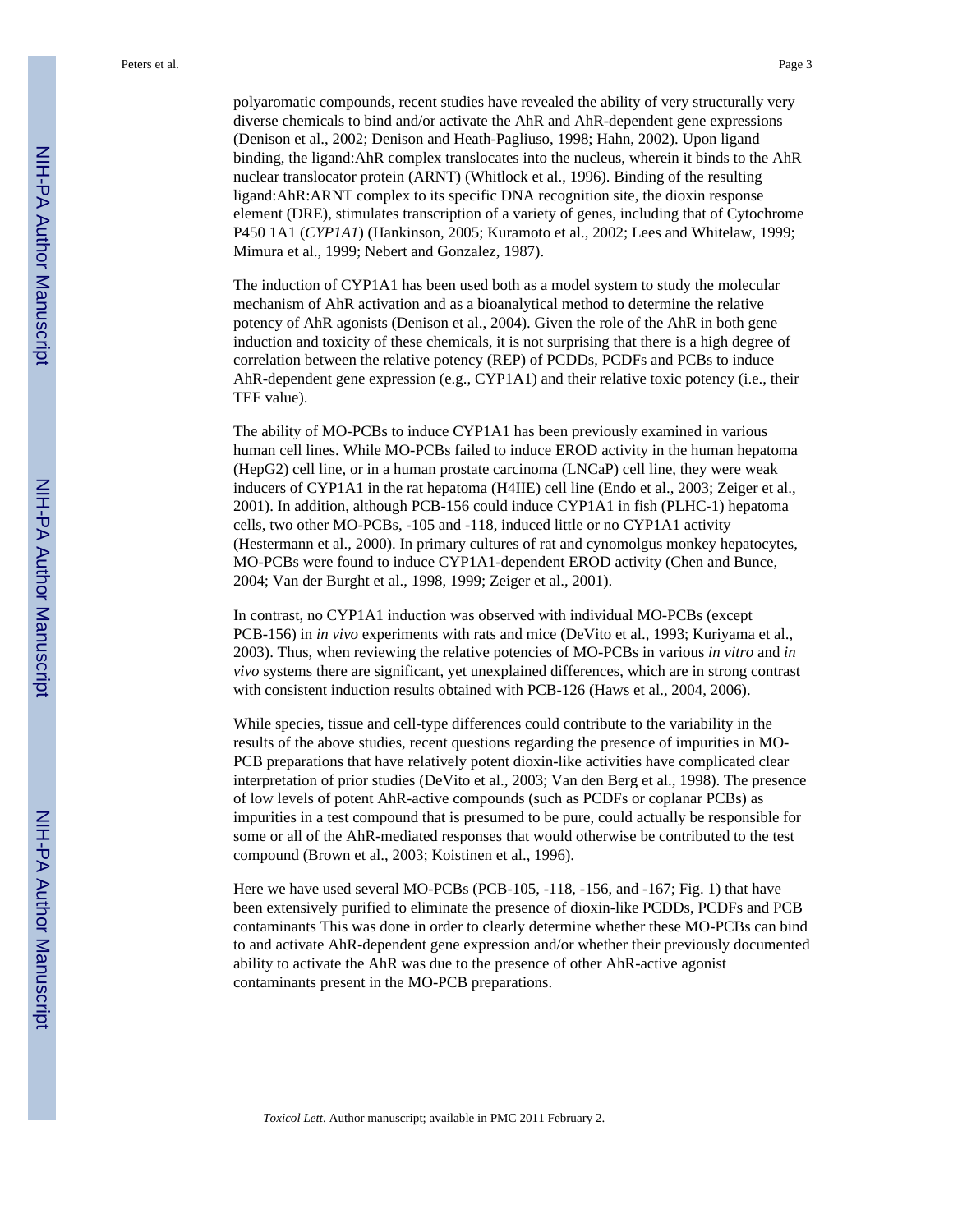#### **2. Materials and methods**

#### **2.1. Chemicals**

The mono-*ortho*-PCBs -105, -118, -156, and -167 were purchased from Cambridge Isotope Laboratories (Woburn, MA, USA); each congener was subjected to purification on activated charcoal and Celite to remove possible contamination with undesired dioxin-like contaminants (Marsh et al., 1999). The compounds were subsequently analyzed by HRGC-MS to determine whether the contaminants were still present in the mixture.

2,3,7,8-TCDD (>99% pure) was purchased from Cambridge Isotope Laboratories (Woburn, MA, USA); cell culture media Dulbecco's Modified Eagle Medium (DMEM), phosphate buffered saline (PBS), and fetal calf serum (FCS) were obtained from Gibco BRL (Breda, The Netherlands). All other chemicals were obtained from Sigma Chemical Company (St. Louis, MO, USA).

#### **2.2. Cell culture**

The mouse and rat hepatoma cell lines (H1G1.1c3 and H4G1.1c2) were created by stable transfection of mouse hepatoma (Hepa1c1c7) and rat hepatoma (H4IIE) cells with the AhRresponsive enhanced green fluorescent protein (AhR-EGFP) reporter plasmid pGreen1 as reported earlier (Nagy et al., 2002). Both cell lines were cultured in DMEM supplemented with 10% heat inactivated FCS, 100 U/ml penicillin, and 100 μg/ml streptomycin in an incubator (5%  $CO<sub>2</sub>$ , 37 °C).

#### **2.3. Enhanced green fluorescent protein (EGFP) assay**

The H1G1.1c3 and H4G1.1c2 cell lines were stably transfected with an enhanced green fluorescent protein (EGFP) reporter containing approximately 500 bp of the CYP1A1 promoter including 4 XRE sequences (Nagy et al., 2002). Both cell lines were seeded in normal culture medium in 96 well plates  $(1 \times 10^4 \text{ cells/well})$  and exposed after 24 h to the solvent control DMSO (0.1%), positive controls TCDD (0.001–1 nM) and PCB-126 (0.01– 10 nM), the indicated MO-PCBs (0.01–10 μM), or co-exposed to various concentrations of both TCDD and MO-PCBs. After 72 h the cells were washed twice with phosphate buffered saline (PBS, 37 °C), PBS was added to each well and fluorescence of the intact cells was measured using an excitation wavelength of 485 nm and emission wavelength of 510 nm in a Fluostar fluorescence plate reader (BMG). Induced AhR-EGFP activity was determined by subtracting the background fluorescence in the DMSO sample from the fluorescence treated samples (Galietta et al., 2001).

#### **2.4. 7-Ethoxyresorufin-O-deethylase (EROD) assay**

Ethoxyresorufin-*O*-deethylation (EROD) activity was used as a marker for CYP1A1 catalytic activity using a modification of the method described by Burke and Mayer (1974) as we have recently reported (Peters et al., 2004). Directly following the AhR-EGFP assay, the PBS in the well plates was replaced with serum-free medium supplemented with 5 mM MgCl<sub>2</sub>, 5 mM 7-ethoxyresorufin (7-ER), and 10 mM dicumarol. Metabolic conversion of 7-ER into the fluorescent resorutin product was followed over a 10 min period at 37  $^{\circ}$ C using an excitation wavelength of 530 nm and emission wavelength of 590 nm.

#### **2.5. Cell viability**

After cells were incubated with the designated compounds for 72 h, they were washed and medium was replaced with a 1 mg/ml MTT (3-(4,5-dimethylthiazol-2-yl)-2,5 diphenyltetrazolium bromide) solution. The conversion of MTT to formazan in the presence of the mitochondrial enzyme succinate dehydrogenase was allowed for 1 h at 37 °C (Denizot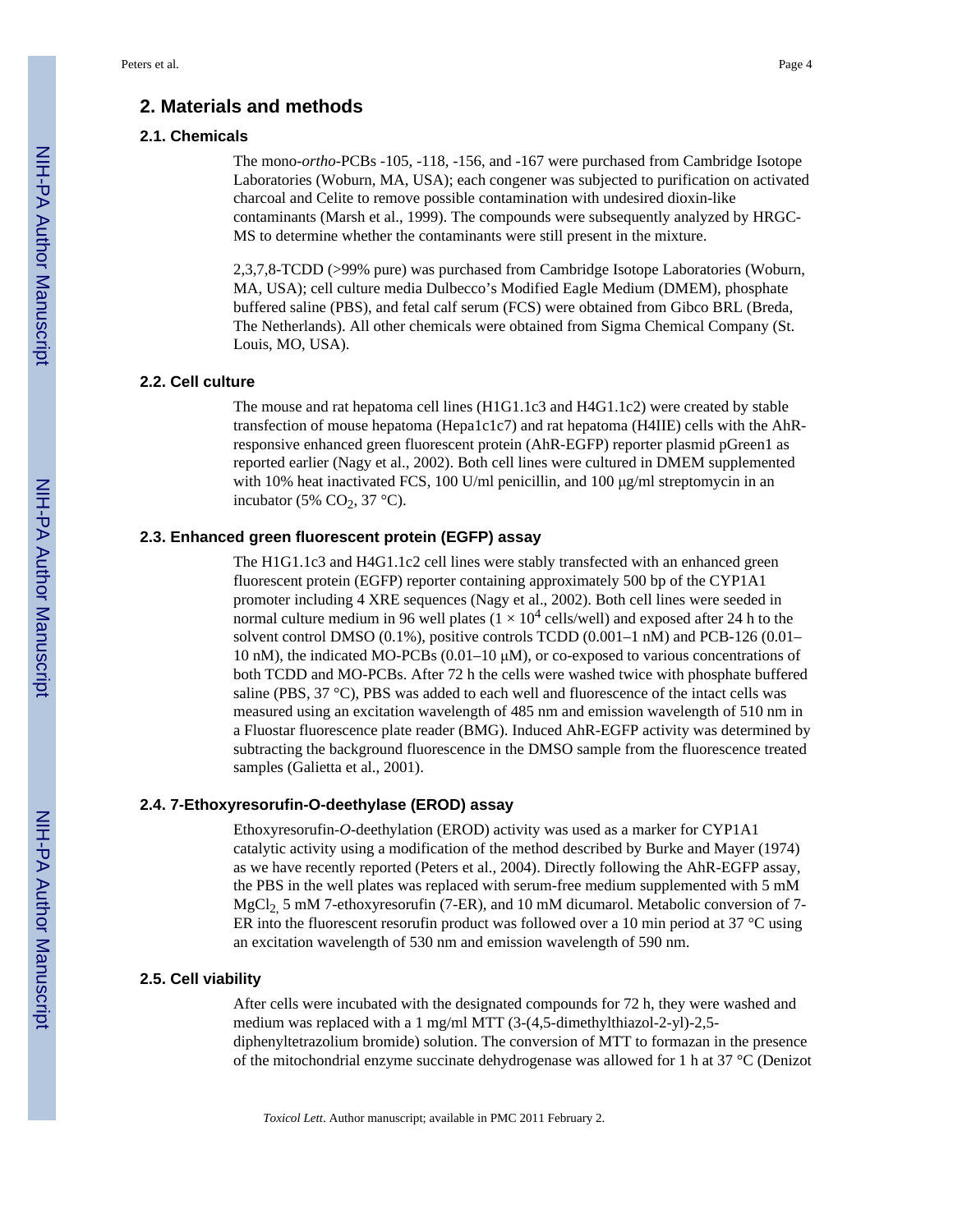and Lang, 1986). After the incubation period, cells were washed and the formazan was extracted by adding 0.1 ml of isopropanol and measured spectrophotometrically (595 nm). The results were expressed as % of cell viability compared to the vehicle control DMSO (100% viable cells).

#### **2.6. Statistical analysis**

All experiments were carried out three times, in triplicate. Statistical differences among treatments were determined by a two-tailed Student *t*-test, with a level of statistical significance of 95% ( $p < 0.05$ ).

#### **3. Results**

Singular exposure with either TCDD or PCB-126 or the MO-PCBs did not result in any cytotoxicity in either cell lines as measured with the MTT assay. The highest concentration tested for the PCBs was 10 μM since higher concentrations resulted in a visible suspension, likely resulting from the limited solubility of the chemicals. Co-exposure of the cells to TCDD and PCB-167 resulted in a significant decrease in cell viability for TCDD ( $\geq 0.1 \mu$ M) and PCB-167 at 10 μM and thus, these concentrations were therefore excluded from the experiments.

#### **3.1. Agonistic effects of mono-ortho PCBs on AhR-EGFP expression**

Both TCDD and PCB-126 induced strong AhR-EGFP expression in both mouse H1G1.1c3 and rat H4G1.1c2 cells to a maximum for PCB-126 of  $50 \pm 7.7\%$  and  $83 \pm 5.6\%$ , respectively, compared to TCDD (100%) (Figs. 2A and 3A and Table 2).  $EC_{25}$  and  $EC_{50}$ values for TCDD and PCB-126 were comparable between the two cell lines (Tables 1 and 2) with REP values for PCB-126 of 0.05 (EC<sub>50</sub>) and 0.07 (EC<sub>25</sub>) in the mouse cell line and  $0.04$  (EC<sub>50</sub>) and  $0.07$  (EC<sub>25</sub>) in the rat cell line (Table 2).

The MO-PCBs PCB-105, -118, and -156 produced a significant induction of AhR-EGFP expression in the mouse cell line to a maximum of  $11.4 \pm 3.5\%$ ,  $7.5 \pm 1.0\%$ , and  $26.8 \pm 1.0\%$ 4.7%, respectively. A higher induction was observed in the rat cell line of  $29.6 \pm 2.6\%$ , 18.2  $\pm$  0.6%, and 62.5  $\pm$  3.5% that of TCDD, respectively (Tables 1 and 2). Since the MO-PCBs did not reach a maximal induction compared to TCDD, calculation of the  $EC_{50}$  or  $EC_{25}$  was merely theoretical and considered not a realistic comparison with TCDD. Therefore,  $EC<sub>5</sub>$  TCDD values were also calculated, as previously proposed by Behnisch et al. (2003). PCB-156 was the most efficacious inducer, resulting in REP values of  $0.000004$  (EC<sub>5 TCDD</sub>) in the mouse cells (Table 1), and  $0.000025$  (EC<sub>5 TCDD</sub>) in the rat cell line (Table 2). This is respectively 125–20 times lower than the current WHO value of 0.0005 (Van den Berg et al., 1998). PCB-105 resulted in 100 (mouse cell line, Table 1) to 50 (rat cell line, Table 2) times lower REP ( $EC_{5 \text{ TCDD}}$ ) values than the current WHO value of 0.0001. PCB-118 also resulted in 50–100 times lower REP (EC<sub>5 TCDD</sub>) values than the WHO value of 0.0001, in the mouse and rat cell line, respectively (Tables 1 and 2).

#### **3.2. Agonistic affects of mono-ortho PCBs on EROD activity**

As observed in the AhR-EGFP assay, both TCDD and PCB-126 induced EROD activity in mouse and rat cell lines to a maximum for PCB-126 of  $58 \pm 5.6\%$  and  $79 \pm 4.1\%$ , respectively, compared to TCDD (100%) (Figs. 2A and 3A and Tables 1 and 2).  $EC_{25}$  and EC<sub>50</sub> values for TCDD were  $6.3 \times 10^{-12}$  M and  $1.9 \times 10^{-11}$  M, respectively in the mouse cells, and  $8.9 \times 10^{-12}$  M and  $1.8 \times 10^{-11}$  M, respectively in the rat cells. For PCB-126, these values were 7.9 × 10<sup>-11</sup> M and 2.2 × 10<sup>-10</sup> (EC<sub>25</sub> and EC<sub>50</sub> values, respectively) in the mouse cells, and  $1.3 \times 10^{-10}$  M and  $2.1 \times 10^{-10}$  M (EC<sub>25</sub> and EC<sub>50</sub> values, respectively) in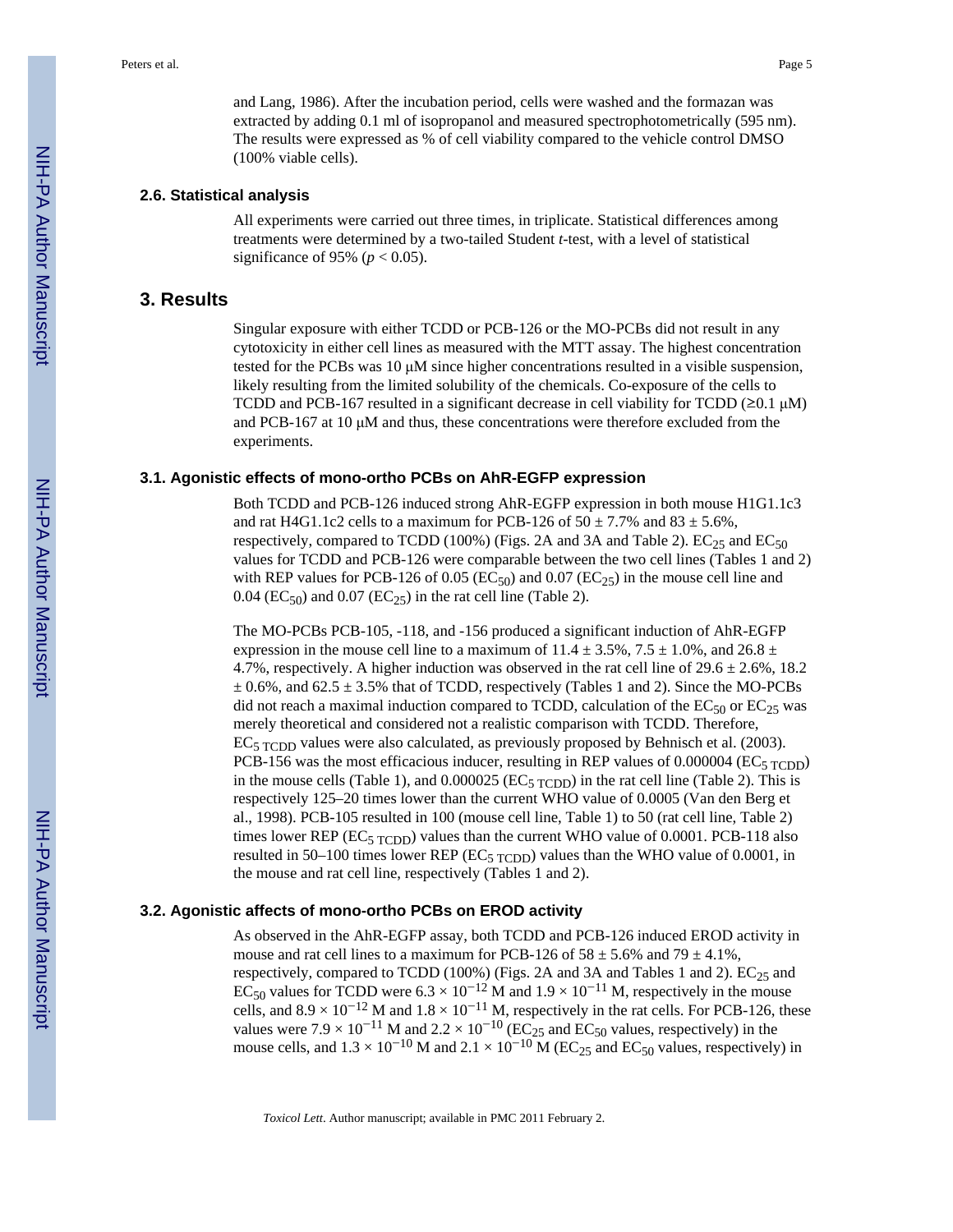Similar to results obtained in the AhR-EGFP assay, PCB-167 failed to induce EROD activity. PCB-156 was also the most efficacious inducer of EROD activity, reaching a maximum 20.5  $\pm$  1.5% of TCDD (100%) at a concentration of 5  $\mu$ M in the mouse cells, and  $68.0 \pm 3.2\%$  of TCDD (100  $\pm 21\%$ ) at a concentration of 10  $\mu$ M (Tables 1 and 2) in the rat cells. As the MO-PCBs did not reach a maximal EROD induction compared to TCDD, calculation of the  $EC_{50}$  or  $EC_{25}$  was merely theoretical and considered not a realistic comparison with TCDD. Therefore,  $EC<sub>5</sub>$  TCDD values were again calculated, as previously proposed by Behnisch et al. (2003). Corresponding REP values for PCB-156 were 0.000019  $(EC<sub>5</sub>_{TCDD})$  in the mouse cell line (Table 1) and 0.000045 ( $EC<sub>5</sub>_{TCDD}$ ) in the rat cell line (Table 2), 26–11 times lower than the WHO value of 0.0005, respectively. REP values for PCB-105 were <0.000001 (mouse cell line, Table 1) to 0.000002 (rat cell line, Table 2) based on the  $EC<sub>5</sub>$  TCDD values, which is 100–50 times lower than the WHO values, respectively. PCB-118 resulted in REP values of  $\langle 0.000001 - 0.000001$  based on EC<sub>5</sub> TCDD values in mouse and rat cells, respectively, both 100 times lower than the WHO value of 0.0001 (Tables 1 and 2).

#### **3.3. Antagonistic effects of mono-ortho PCBs on AhR-EGFP expression**

In contrast to their agonist effects on AhR-mediated gene expression, were more efficacious inducers in rat cells, antagonistic effects of MO-PCBs were more pronounced in the mouse cell line. Co-exposure of TCDD  $(0.001-1 \text{ nM})$  and MO-PCBs  $(0.1-10 \text{ µ})$  resulted in repression of TCDD-induced AhR-EGFP expression in the mouse cell line, PCB-167 (1–5  $\mu$ M) and PCB-156 (1–10  $\mu$ M) had minimal effects on TCDD-induced expression, while PCB-105 (1–10  $\mu$ M) and PCB-118 (1–10  $\mu$ M) reduced the TCDD-induced expression significantly in the mouse cell line (Fig. 4A) with 10  $\mu$ M inhibiting to a maximum of 50.9 ± 2.9% and  $58.3 \pm 2.2$ %, respectively (Table 3). In the rat cell line, no significant dosedependent antagonistic effects on AhR-EGFP expression were observed at the highest PCB concentrations (Fig. 5A and Table 3). The  $EC_{25}$  and  $EC_{50}$  values were essentially unaffected by co-incubation with TCDD/PCB (Table 3); the main inhibitory effect was observed on the maximal level of inducible AhR-EGFP expression.

#### **3.4. Antagonistic effects of mono-ortho PCBs on EROD activity**

As observed after the AhR-EFGP assay, co-incubation of TCDD (0.001–1 nM) with MO-PCB-105, -118 and -156 resulted in concentration-dependent antagonistic effects on TCDDinduced EROD-activity in the mouse cell line (Fig. 4B) with maximal inhibition of 26.7  $\pm$ 9.3% for PCB-105 (5  $\mu$ M), 46.5  $\pm$  10.4% for PCB-118 (5  $\mu$ M) and 48.3  $\pm$  4% for PCB-156  $(10 \mu M)$  compared to TCDD  $(100\%)$  (Table 3). In contrast, no significant antagonistic effects on EROD activity were observed in the rat cell line.

#### **4. Discussion and conclusion**

In our current study the MO-PCBs -105, -118, -156 induced both low levels of AhR-EGFP expression as well as low EROD activity in both rat and mouse cell lines at concentrations approximately  $\geq 0.1$  μM (Figs. 2 and 3). This indicates and confirms that these MO-PCBs can cause AhR-mediated *in vitro* effects in both rodent species, even after an extensive clean-up procedure to remove more efficacious AhR agonist, though with very low potency and at high concentrations. The lack of AhR-mediated effects of PCB-167 could be caused by the chlorine substitution pattern. Other authors have found the chlorination pattern to be of importance with respect to the AhR mediated responses of PCBs (Bandiera et al., 1982;Safe, 1994;Suh et al., 2003). Furthermore, high affinity ligand binding appears to be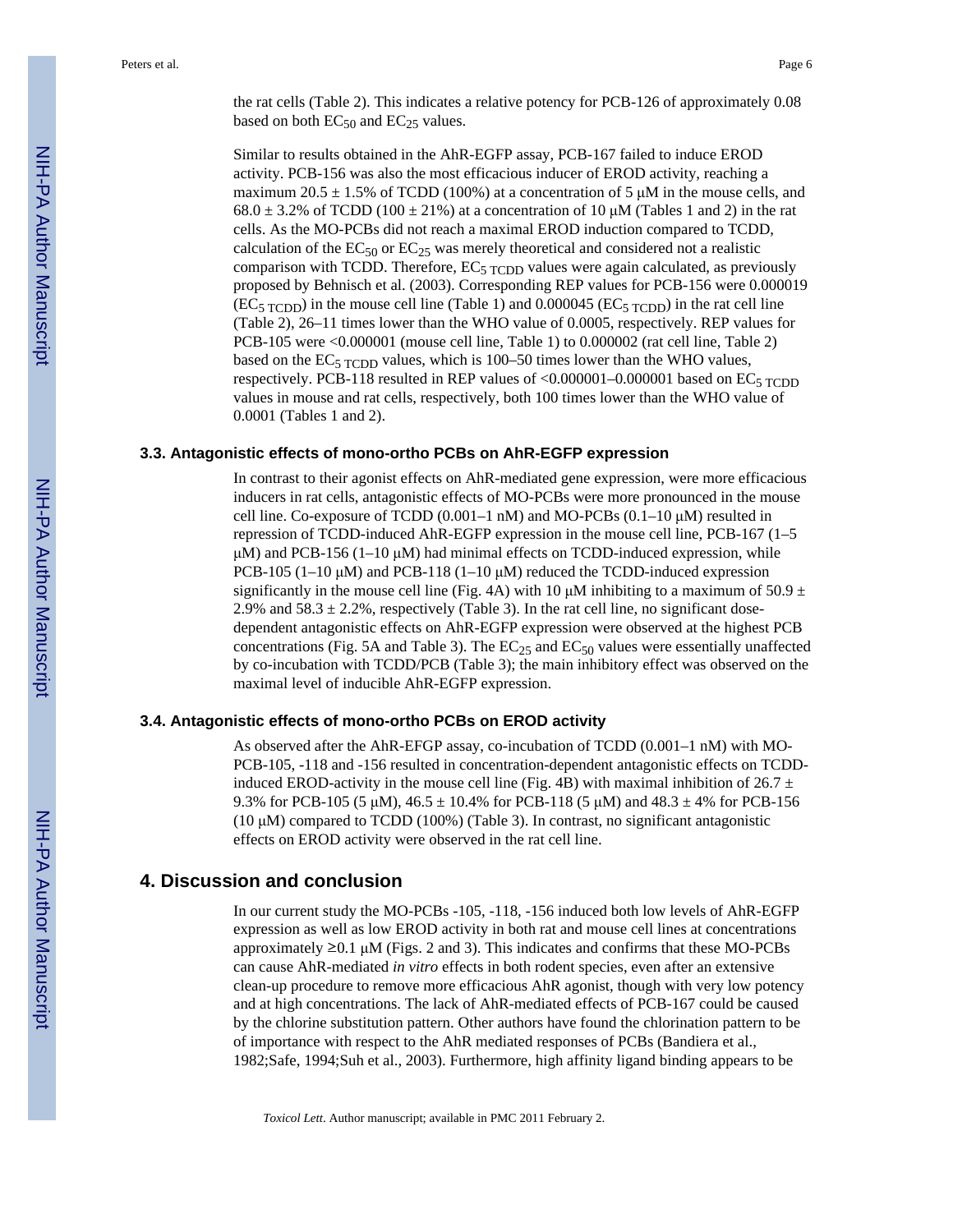dependent upon key electronic and thermodynamic characteristics of the ligand (Mhin et al., 2002;Tuppurainen and Ruuskanen, 2000;Waller and McKinney, 1995).

The *in vitro* and *in vivo* experimental data that have been obtained concerning the toxicity of MO-PCBs, has resulted in their inclusion by the World Health Organization (WHO) in the dioxin-TEQ approach (Ahlborg et al., 1994; Van den Berg et al., 1998). The TEF values that are published by the WHO for risk assessment in humans and animals are consensus values derived from numerous REPs derived from different *in vivo* and *in vitro* studies (Schmitz et al., 1995).

The WHO TEF values for MO-PCBs vary from  $1 \times 10^{-5}$  for PCB-167 to  $1 \times 10^{-4}$ (PCB-105 and PCB-118) (Van den Berg et al., 1998). When comparing the REP values obtained from our experiments (Tables 1 and 2) with the TEF values assigned by the WHO (Van den Berg et al., 1998), we observed a  $11-125$ -fold difference (based on EC<sub>5</sub> TCDD) values as observed for AhR-EGFP expression of PCB-156 in the rat H4G1.1c2 cell line and for EROD activity after exposure to PCB-156 in the mouse H1G1.1c3 cell line). If these *in vitro* endpoints in both rodent species are assumed to correlate with dioxin-like toxicity of MO-PCBs, the suggested WHO TEFs (Ahlborg et al., 1994; Van den Berg et al., 1998) could be an overestimation of approximately one to two orders of magnitude.

In a recent study, Haws et al. (2006) reported a range of REP values obtained from various *in vitro* and *in vivo* experiments for PCBs. The reported *in vitro* (REP<sub>2004</sub> database) range for PCB-105 was  $7.5 \times 10^{-6}$  to 0.015 with the WHO TEF value in the 36th percentile. Our observed REP values are within the 10–25th percentile of these values. For PCB-118, the reported *in vitro* range was  $6 \times 10^{-6}$  to 0.0011, with the WHO TEF value in the 74th percentile and our REP values below the 50th percentile. For PCB-156, the reported *in vitro* range was  $3 \times 10^{-5}$  to 0.0014; the WHO TEF value was in the 43rd percentile and our observed REP values are also below the 50th percentile (Haws et al., 2006). Clearly, the large variability between the reported REPs is not only due to the differences between *in vitro* and *in vivo* data and species differences, but also due to the differences in endpoints. The endpoints included in this extensive database can vary from biochemical changes to carcinogenicity studies (Haws et al., 2006).

Antagonistic effects of AhR-active PCBs have been reported previously from both *in vivo* as well as *in vitro* studies (Aarts et al., 1995; Bandiera et al., 1982; Besselink et al., 1998; Dean et al., 2002; Petrulis and Bunce, 1999; Safe, 1994; Sanderson et al., 1996). In our *in vitro* mixture experiments antagonistic effects of MO-PCBs  $(1-10 \mu)$  were observed in the mouse H1G1.1c3 cells (Fig. 4). Surprisingly, in the rat H4G1.1c2 cells, these MO-PCBs had only agonistic potencies (Table 1 and Fig. 3), no antagonistic effects were observed after exposure in combination with TCDD (Table 3).

Aarts et al. (1995) previously reported a similar finding with mouse cells being more sensitive than rat and human-derived hepatocyte cell lines in respect to AhR-mediated antagonistic effects of di-*ortho* PCBs.

With respect to human relevance of the observed AhR-mediated effects of MO-PCBs, it should be noted that medium concentrations in our *in vitro* experiments causing minimal effect were found around  $0.1-1 \mu M$ . In human blood, concentrations of MO-PCBs are observed in the nM-range (Kimbrough, 1987; Rogan et al., 1986; Schecter and Piskac, 2001), Assuming *in vitro* medium concentrations can be used as surrogate for blood concentrations, a difference of two to three orders of magnitude is still present. This indicates AhR mediated effects of MO-PCBs might not easily be achieved in humans.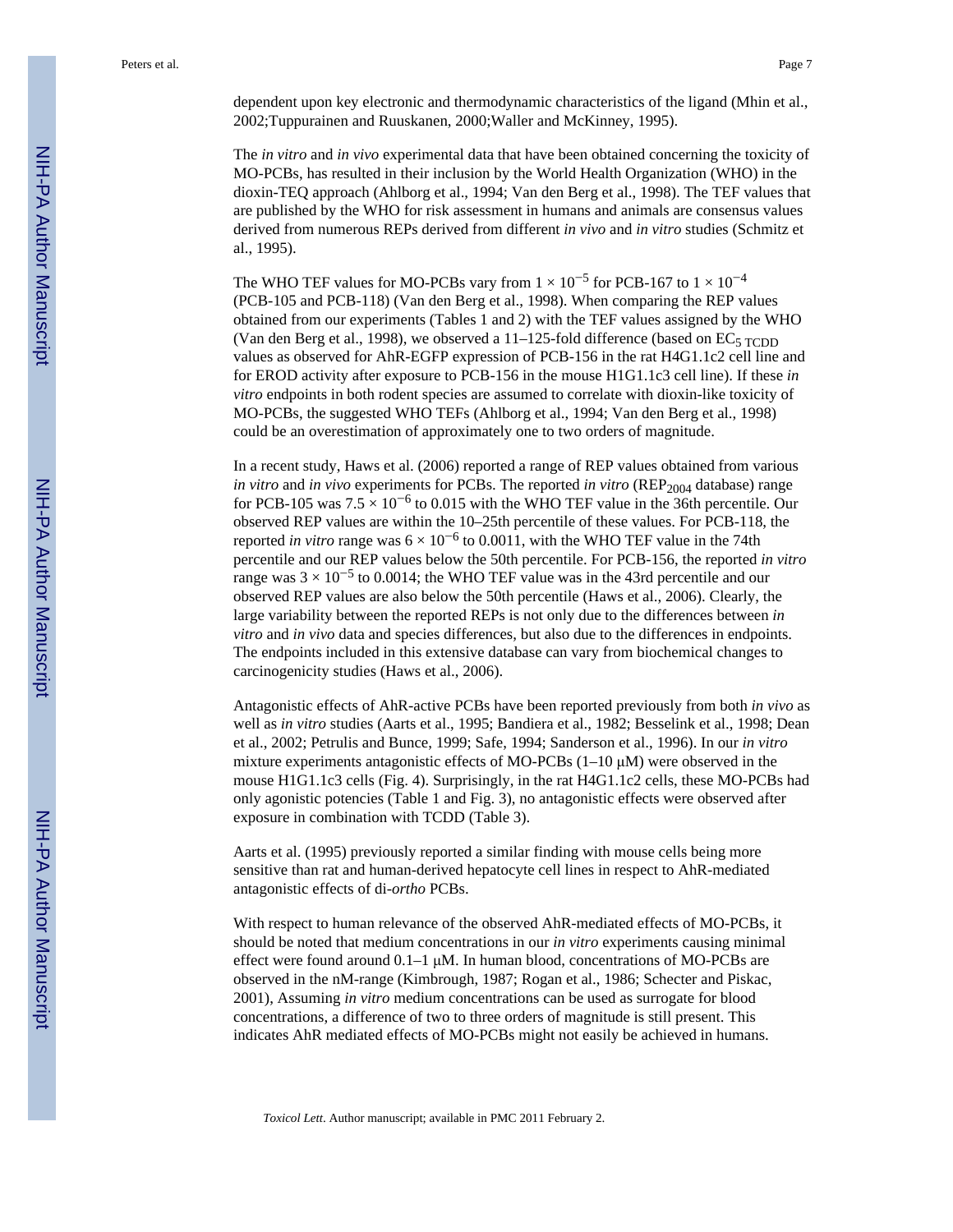With respect to the observed antagonism between TCDD and some of these MO-PCBs it should be noted that these were found at ratios  $1 \times 10^4$  and  $1 \times 10^5$  that are also found in human samples like blood and milk (Kimbrough, 1987; Rogan et al., 1986; Sjodin et al., 2004). Thus, the question remains to which extent the observed antagonism could have relevance for the human situation. Here we have to keep in mind that our *in vitro* experiments were performed at lower concentrations MO-PCBs, and in addition, we observed strong differences between mouse and rat cells.

There are several criteria for a compound that should be met for inclusion in the TEF concept:  $(1)$  the compound must bind the Ah receptor;  $(2)$  it should elicit dioxin-specific biochemical and toxic responses; (3) be persistent and accumulate within the food chain (Ahlborg et al., 1994; Van den Berg et al., 1998). Toxic equivalencies (TEQs) can be derived from complicated mixtures of dioxin-like compounds by multiplying the congener specific concentration with their individual TEF values. When used in this way for risk assessment, additivity is a prerequisite and this is supported by numerous *in vivo* and *in vitro* studies. Although, as in our study, antagonism or synergism have been reported for mixtures of dioxin-like compounds and PCBs, the magnitude of these non-additive effects is considered not to comprise this TEF concept significantly when e.g. compared to differences between species. Results from our present study show that MO-PCBs PCB-105, -118 and -156 should indeed be considered as weak AhR agonists and inclusion in the TEF concept is valid, but their present WHO TEF values might be too high. Based on our experiments, PCB-167 should not be considered as AhR agonist. Nevertheless we question if MO-PCBs used in earlier studies have been sufficiently checked for impurities with potent AhR agonists like 2,3,7,8-substituted PCDDs, PCDFs, or planar PCBs such as PCB-126. It should be noted that earlier studies with PCBs or polybrominated diphenyl ethers have also indicated that these type of impurities could have significant influence on the outcome of a study when using weak AhR agonists (Giesy and Kannan, 1998; Sanders et al., 2005).

#### **Acknowledgments**

This study was financially supported by the Bromine Science and Environmental Forum (BSEF). The rodent AhR-EGFP cell lines were developed with support by grants from the US National Institutes of Environmental Health Sciences (ES07685 and ES04699).

#### **References**

- Aarts JM, Denison MS, Cox MA, Schalk MA, Garrison PM, Tullis K, de Haan LH, Brouwer A. Species-specific antagonism of Ah receptor action by 2,2′,5,5′-tetrachloro-and 2,2′,3,3′4,4′ hexachlorobiphenyl. Eur J Pharmacol 1995;293:463–474. [PubMed: 8748700]
- Ahlborg U, Becking G, Birnbaum L, Brouwer A, Derks H, Feeley M, Golor G, Hanberg A, Larsen J, Liem A. Toxic equivalency factors for dioxin-like PCBs: report on WHO-ECEH and IPCS consultation, December 1993. Chemosphere 1994;28:1049–1067.
- Ahlborg UG, Brouwer A, Fingerhut MA, Jacobson JL, Jacobson SW, Kennedy SW, Kettrup AAF, Koeman JH, Poiger H, Rappe C. Impact of polychlorinated dibenzo-*p*-dioxins, dibenzofurans, and biphenyls on human and environmental health, with special emphasis on application of the toxic equivalency factor concept. Eur J Pharmacol: Environ Toxicol Pharmacol 1992;228:179–199.
- Andersson PL, Blom A, Johannisson A, Pesonen M, Tysklind M, Berg AH, Olsson PE, Norrgren L. Assessment of PCBs and hydroxylated PCBs as potential xenoestrogens: in vitro studies based on MCF-7 cell proliferation and induction of vitellogenin in primary culture of rainbow trout hepatocytes. Arch Environ Contam Toxicol 1999;37:145–150. [PubMed: 10398763]
- Baars AJ, Bakker MI, Baumann RA, Boon PE, Freijer JI, Hoogenboom LA, Hoogerbrugge R, van Klaveren JD, Liem AK, Traag WA, de Vries J. Dioxins, dioxin-like PCBs and non-dioxin-like PCBs in foodstuffs: occurrence and dietary intake in The Netherlands. Toxicol Lett 2004;151:51– 61. [PubMed: 15177640]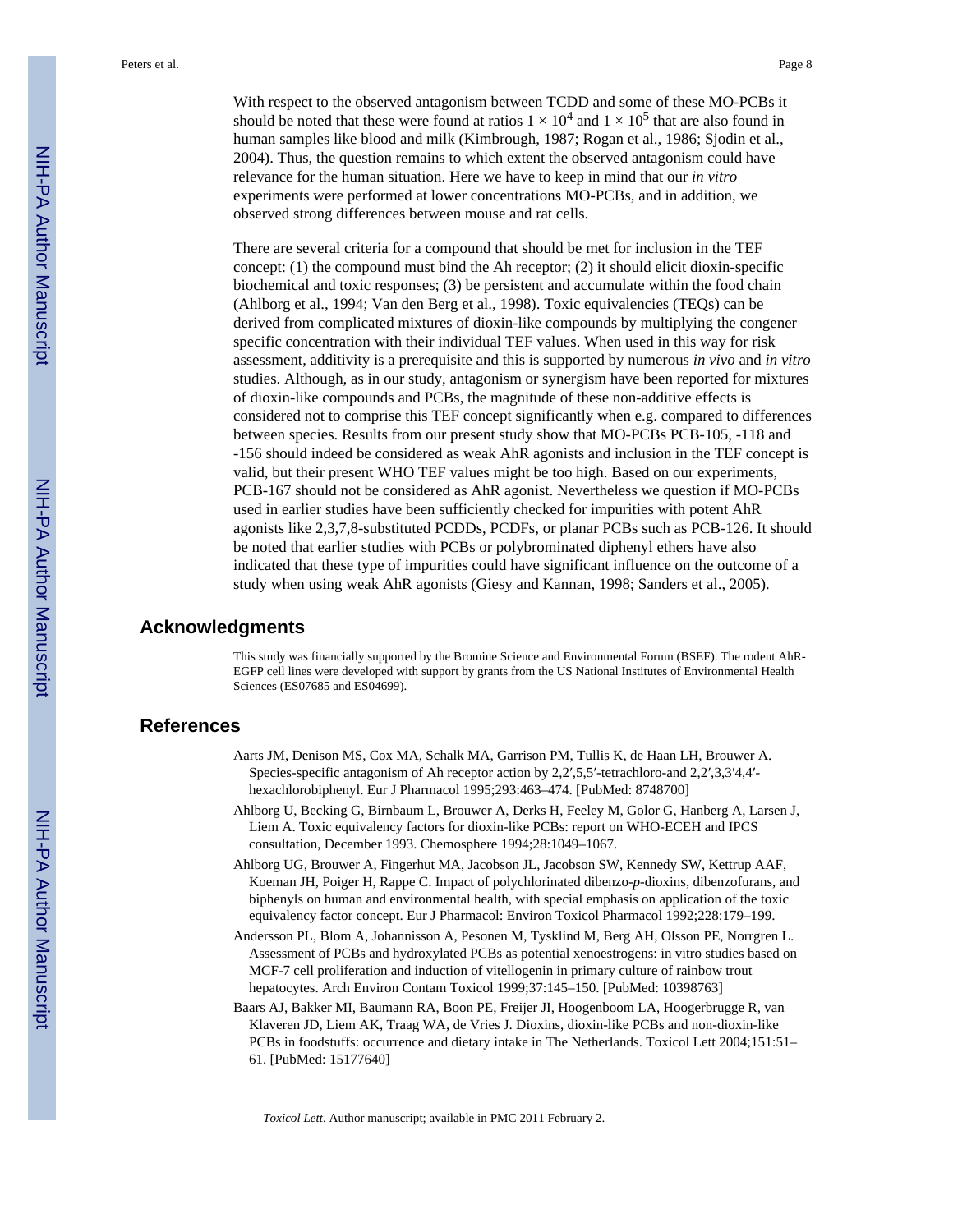- Ballschmiter K, Zell M. Baseline studies of the global pollution I. Occurrence of organohalogens in pristine European and antarctic aquatic environments. Int J Environ Anal Chem 1980;8:15–35. [PubMed: 7399798]
- Bandiera S, Safe S, Okey AB. Binding of poly-chlorinated biphenyls classified as either phenobarbitone-3-methylcholanthrene- or mixed-type inducers to cytosolic Ah receptor. Chem Biol Interact 1982;39:259–277. [PubMed: 6804100]
- Behnisch PA, Hosoe K, Sakai S. Brominated dioxin-like compounds: in vitro assessment in comparison to classical dioxin-like compounds and other polyaromatic compounds. Environ Int 2003;29:861–877. [PubMed: 12850102]
- Besselink HT, Denison MS, Hahn ME, Karchner SI, Vethaak AD, Koeman JH, Brouwer A. Low inducibility of CYP1A activity by polychlorinated biphenyls (PCBs) in Flounder (Platichthys flesus): characterization of the Ah receptor and the role of CYP1A inhibition\*1. Toxicol Sci 1998;43:161–171. [PubMed: 9710958]
- Brown DJ, Van Overmeire I, Goeyens L, Denison MS, DeVito MJ, Clark GC. Analysis of Ah receptor pathway activation by brominated flame retardants. Chemosphere 2003;55:1509–1518. [PubMed: 15099731]
- Burke MD, Mayer RT. Ethoxyresorufin: direct fluorimetric assay of a microsomal O-dealkylation which is preferentially inducible by 3-methylcholanthrene. Drug Metab Dispos 1974;2:583–588. [PubMed: 4155680]
- Chen G, Bunce NJ. Interaction between halogenated aromatic compounds in the Ah receptor signal transduction pathway. Environ Toxicol 2004;19:480–489. [PubMed: 15352264]
- Dean CE Jr, Benjamin SA, Chubb LS, Tessari JD, Keefe TJ. Nonadditive hepatic tumor promoting effects by a mixture of two structurally different polychlorinated biphenyls in female rat livers. Toxicol Sci 2002;66:54–61. [PubMed: 11861972]
- Denison M, Pandini A, Nagy S, Baldwin E, Bonati L. Ligand binding and activation of the Ah receptor. Chem Biol Interact 2002;141:3. [PubMed: 12213382]
- Denison MS, Heath-Pagliuso S. The Ah receptor: a regulator of the biochemical and toxicological actions of structurally diverse chemicals. Bull Environ Contam Toxicol 1998;61:557–568. [PubMed: 9841714]
- Denison MS, Zhao B, Baston DS, Clark GC, Murata H, Han D. Recombinant cell bioassay systems for the detection and relative quantitation of halogenated dioxins and related chemicals. Talanta 2004;63:1123–1133. [PubMed: 18969542]
- Denizot F, Lang R. Rapid colorimetric assay for cell growth and survival. Modifications to the tetrazolium dye procedure giving improved sensitivity and reliability. J Immunol Methods 1986;89:271–277. [PubMed: 3486233]
- DeVito, M.; Walker, N.; Birnbaum, L. The influence of chemical impurity on estimating relative potenct factors for PCBs. Organohalogen Compounds; Boston: 2003. p. 60-65.
- DeVito MJ, Maier WE, Diliberto JJ, Birnbaum LS. Comparative ability of various PCBs, PCDFs, and TCDD to induce Cytochrome P450 1A1 and 1A2 activity following 4 weeks of treatment. Fund Appl Toxicol 1993;20:125–130.
- Endo F, Monsees TK, Akaza H, Schill WB, Pflieger-Bruss S. Effects of single non-ortho, mono-ortho, and di-ortho chlorinated biphenyls on cell functions and proliferation of the human prostatic carcinoma cell line LNCaP. Reprod Toxicol 2003;17:229–236. [PubMed: 12642156]
- Galietta LJ, Haggie PM, Verkman AS. Green fluorescent protein-based halide indicators with improved chloride and iodide affinities. FEBS Lett 2001;499:220–224. [PubMed: 11423120]
- Giesy JP, Kannan K. Dioxin-like and non-dioxin-like toxic effects of polychlorinated biphenyls (PCBs): implications for risk assessment. Crit Rev Toxicol 1998;28:511–569. [PubMed: 9861526]
- Guengerich FP. Cytochrome P450 enzymes. Am Sci 1993;81:440–447.
- Hahn ME. Aryl hydrocarbon receptors: diversity and evolution1. Chem-Biol Interact 2002;141:131– 160. [PubMed: 12213389]
- Hankinson O. Role of coactivators in transcriptional activation by the aryl hydrocarbon receptor. Arch Biochem Biophys 2005;433:379–386. [PubMed: 15581594]
- Haws, L.; Harris, M.; Su, S.; Walker, NJ.; Birnbaum, L.; DeVito, MJ.; Farland, W.; Connor, K.; Santamaria, A.; Finley, B. A preliminary approach to characterizing variability and uncertainty in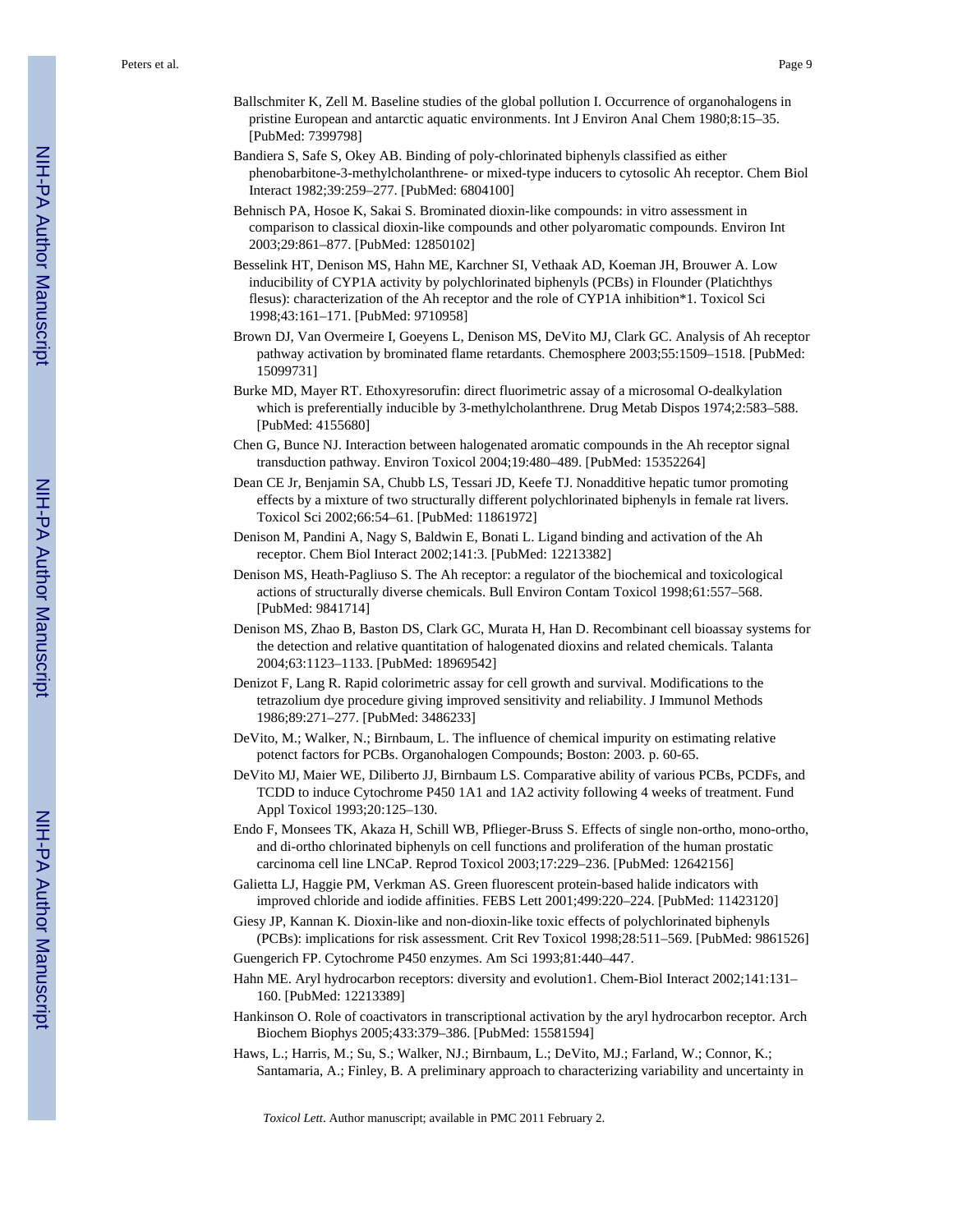the mammalian PCDD/F and PCB TEFs. Vol. 66. Organohalogen Compounds; Berlin: 2004. p. 3439-3445.

- Haws L, Su S, Harris M, DeVito MJ, Walker NJ, Farland W, Finley B, Birnbaum LS. Development of a refined database of mammalian relative potency estimates for dioxin-like compounds. Toxicol Sci 2006;89:4–30. [PubMed: 16120753]
- Hestermann EV, Stegeman JJ, Hahn ME. Relative contributions of affinity and intrinsic efficacy to aryl hydrocarbon receptor ligand potency. Toxicol Appl Pharmacol 2000;168:160–172. [PubMed: 11032772]
- Hong CS, Xiao J, Bush B, Shaw SD. Environmental occurrence and potential toxicity of planar, mono-, and di-ortho poly-chlorinated biphenyls in the biota. Chemosphere 1998;36:1637–1651. [PubMed: 9503581]
- Kimbrough RD. Human health effects of polychlorinated biphenyls (PCBs) and polybrominated biphenyls (PBBs). Annu Rev Pharmacol Toxicol 1987;27:87–111. [PubMed: 3034142]
- Koistinen J, Sanderson J, Giesy J, Nevalainen T, Paasivirta J. Ethoxyresorufin-*o*-deethylase induction potency of poly-chlorinated diphenyl ethers in H4IIE rat hepatoma cells. Environ Toxicol Chem 1996;15:2028–2034.
- Kuramoto N, Goto E, Masamune Y, Gion K, Yoneda Y. Existence of xenobiotic response element binding in Dic-tyostelium. Biochim Biophys Acta 2002;1578:1–11. [PubMed: 12393182]
- Kuriyama S, Fidalgo-Neto A, Mathar W, Palavinskas R, Friedrich K, Chahoud I. Effect of low dose mono-ortho 2,3′,4,4′,5 pentachlorobiphenyl on thyroid hormone status and EROD activity in rat offspring: consequences for risk assessment. Toxicology 2003;186:11–20. [PubMed: 12604167]
- Lees MJ, Whitelaw ML. Multiple roles of ligand in transforming the dioxin receptor to an active basic helix-loop-helix/PAS transcription factor complex with the nuclear protein Arnt. Mol Cell Biol 1999;19:5811–5822. [PubMed: 10409767]
- Marsh G, Hu J, Jakobsson E, Rahm S, Bergman A. Synthesis and characterization of 32 polybrominated diphenyl ethers. Environ Sci Technol 1999;33:3033–3037.
- Mhin BJ, Lee JE, Choi W. Understanding the congener-specific toxicity in polychlorinated dibenzo-*p*dioxins: chlorination pattern and molecular quadrupole moment. J Am Chem Soc 2002;124:144– 148. [PubMed: 11772071]
- Mimura J, Ema M, Sogawa K, Fujii-Kuriyama Y. Identification of a novel mechanism of regulation of Ah (dioxin) receptor function. Genes Dev 1999;13:20–25. [PubMed: 9887096]
- Nagy SR, Sanborn JR, Hammock BD, Denison MS. Development of a green fluorescent protein-based cell bioassay for the rapid and inexpensive detection and characterization of Ah receptor agonists. Toxicol Sci 2002;65:200–210. [PubMed: 11812924]
- Nebert DW, Gonzalez FJ. P450 genes: structure, evolution, and regulation. Annu Rev Biochem 1987;56:945–993. [PubMed: 3304150]
- Peters AK, van Londen K, Bergman A, Bohonowych J, Denison MS, van den Berg M, Sanderson JT. Effects of poly-brominated diphenyl ethers on basal and TCDD-induced ethoxyre-sorufin activity and Cytochrome P450-1A1 expression in MCF-7, HepG2, and H4IIE cells. Toxicol Sci 2004;82:488–496. (Epub September 29, 2004). [PubMed: 15456928]
- Petrulis JR, Bunce NJ. Competitive inhibition by inducer as a confounding factor in the use of the ethoxyresorufin-*O*-deethylase (EROD) assay to estimate exposure to dioxin-like compounds. Toxicol Lett 1999;105:251–260. [PubMed: 10355546]
- Rogan WJ, Gladen BC, McKinney JD, Carreras N, Hardy P, Thullen J, Tingelstad J, Tully M. Polychlorinated biphenyls (PCBs) and dichlorodiphenyl dichloroethene (DDE) in human milk: effects of maternal factors and previous lactation. Am J Public Health 1986;76:172–177. [PubMed: 3080910]
- Safe SH. Polychlorinated biphenyls (PCBs), dibenzo-*p*-dioxins (PCDDs), dibenzofurans (PCDFs), and related compounds: environmental and mechanistic considerations which support the development of toxic equivalency factors (TEFs). Crit Rev Toxicol 1990;21:51–88. [PubMed: 2124811]
- Safe SH. Polychlorinated biphenyls (PCBs): environmental impact, biochemical and toxic responses, and implications for risk assessment. Crit Rev Toxicol 1994;24:87–149. [PubMed: 8037844]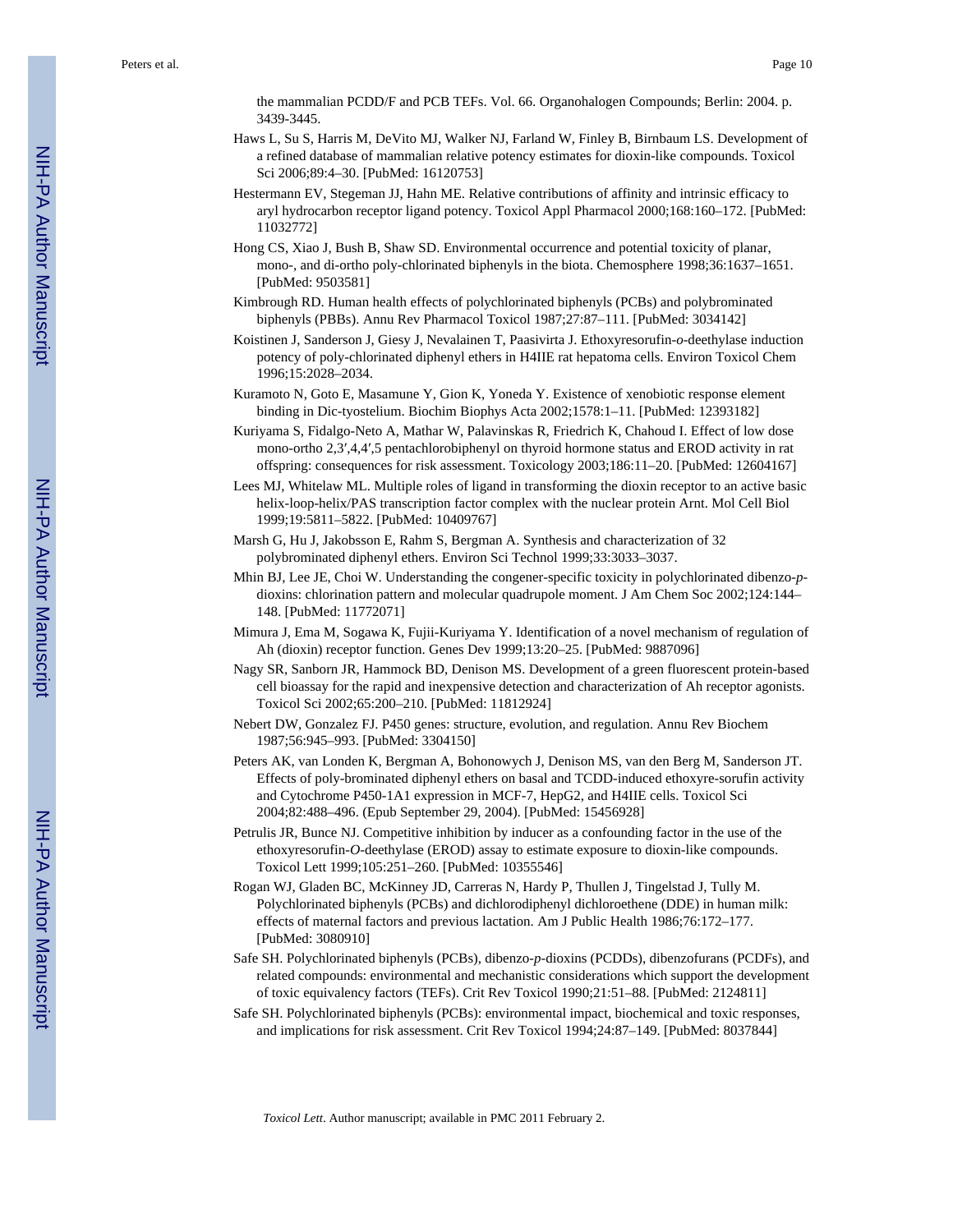- Sanders JM, Burka LT, Smith CS, Black W, James R, Cunningham ML. Differential expression of CYP1A, 2B, and 3A genes in the F344 rat following exposure to a polybrominated diphenyl ether mixture or individual components. Toxicol Sci 2005;88
- Sanderson JT, Aarts JM, Brouwer A, Froese KL, Denison MS, Giesy JP. Comparison of Ah receptormediated luciferase and ethoxyresorufin-*O*-deethylase induction in H4IIE cells: implications for their use as bioanalytical tools for the detection of polyhalogenated aromatic hydrocarbons. Toxicol Appl Pharmacol 1996;137:316–325. [PubMed: 8661358]
- Schecter, A.; Piskac, AL. PCBs, dioxins, and dibenzofurans; measured levels and toxic equivalents in blood, milk and food from various countries. In: Robertson, LW.; Hansen, LG., editors. PCBs, Recent Advances in Environmental Toxicology and Health Effects. The University Press of Kentucky; Kentucky: 2001. p. 161-168.
- Schmitz HJ, Hagenmaier A, Hagenmaier HP, Bock KW, Schrenk D. Potency of mixtures of polychlorinated biphenyls as inducers of dioxin receptor-regulated CYP1A activity in rat hepatocytes and H4IIE cells. Toxicology 1995;99:47-54. [PubMed: 7762001]
- Shadel BN, Evans RG, Roberts D, Clardy S, Jordan-Izaguirre D, Patterson DG Jr, Needham LL. Background levels of non-ortho-substituted (coplanar) polychlorinated biphenyls in human serum of Missouri residents. Chemosphere 2001;43:967–976. [PubMed: 11372890]
- Sjodin A, Jones RS, Focant JF, Lapeza C, Wang RY, McGa-hee EE III, Zhang Y, Turner WE, Slazyk B, Needham LL, Patterson DG Jr. Retrospective time-trend study of polybrominated diphenyl ether and polybrominated and polychlorinated biphenyl levels in human serum from the United States. Environ Health Perspect 2004;112:654–658. [PubMed: 15121506]
- Suh J, Kang JS, Yang KH, Kaminski NE. Antagonism of aryl hydrocarbon receptor-dependent induction of CYP1A1 and inhibition of IgM expression by di-ortho-substituted polychlorinated biphenyls. Toxicol Appl Pharmacol 2003;187:11–21. [PubMed: 12628580]
- Tuppurainen K, Ruuskanen J. Electronic eigenvalue (EEVA): a new QSAR/QSPR descriptor for electronic substituent effects based on molecular orbital energies. A QSAR approach to the Ah receptor binding affinity of polychlorinated biphenyls (PCBs), dibenzo-*p*-dioxins (PCDDs) and dibenzofurans (PCDFs). Chemosphere 2000;41:843–848. [PubMed: 10864156]
- Van den Berg M, Birnbaum L, Bosveld AT, Brunstrom B, Cook P, Feeley M, Giesy JP, Hanberg A, Hasegawa R, Kennedy SW, Kubiak T, Larsen JC, van Leeuwen FX, Liem AK, Nolt C, Peterson RE, Poellinger L, Safe S, Schrenk D, Tillitt D, Tysklind M, Younes M, Waern F, Zacharewski T. Toxic equivalency factors (TEFs) for PCBs, PCDDs PCDFs for humans and wildlife. Environ Health Perspect 1998;106:775–792. [PubMed: 9831538]
- Van der Burght AS, Clijsters PJ, Horbach GJ, Andersson PL, Tysklind M, van den Berg M. Structuredependent induction of CYP1A by polychlorinated biphenyls in hepatocytes of cynomolgus monkeys (*Macaca fascicularis*). Toxicol Appl Pharmacol 1999;155:13–23. [PubMed: 10036214]
- Van der Burght AS, Kreikamp AP, Horbach GJ, Seinen W, Van Den Berg M. Characterization of CYP1A in hepatocytes of cynomolgus monkeys (*Macaca fascicularis*) and induction by different substituted polychlorinated biphenyls (PCBs). Arch Toxicol 1998;72:630–636. [PubMed: 9851678]
- Waller CL, McKinney JD. Three-dimensional quantitative structure-activity relationships of dioxins and dioxin-like compounds: model validation and Ah receptor characterization. Chem Res Toxicol 1995;8:847–858. [PubMed: 7492734]
- Whitlock JP Jr, Okino ST, Dong L, Ko HP, Clarke-Katzenberg R, Ma Q, Li H. Cytochromes P450 5: induction of cytochrome P4501A1: a model for analyzing mammalian gene transcription. FASEB J 1996;10:809–818. [PubMed: 8666157]
- Zeiger M, Haag R, Hockel J, Schrenk D, Schmitz HJ. Inducing effects of dioxin-like polychlorinated biphenyls on CYP1A in the human hepatoblastoma cell line HepG2, the rat hepatoma cell line H4IIE, and rat primary hepatocytes: comparison of relative potencies. Toxicol Sci: An Off J Soc Toxicol 2001;63:65–73.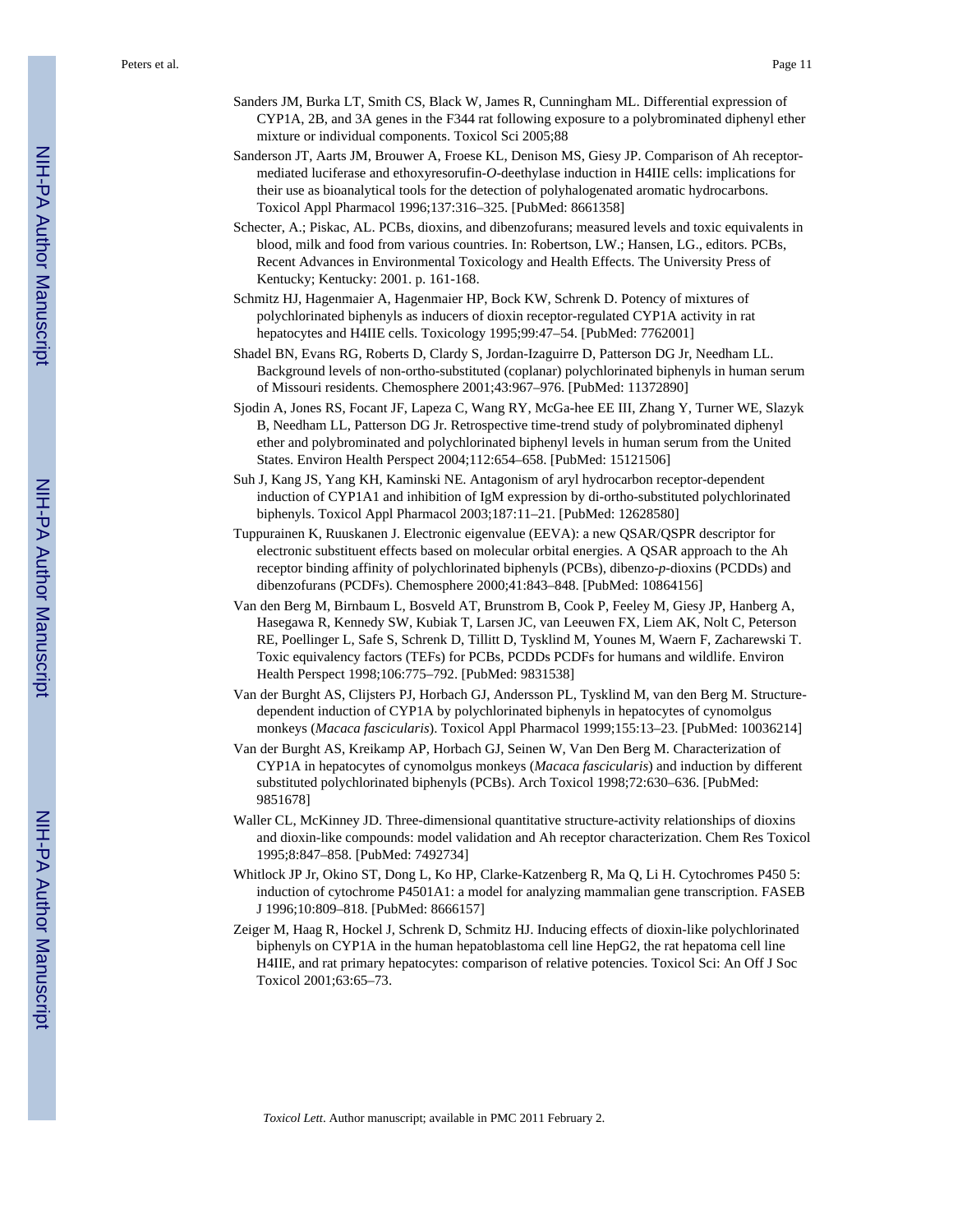Peters et al. Page 12



2,3,3',4,4',5-hexachlorobiphenyl (PCB-156)

2,3',4,4',5,5'-hexachlorobiphenyl (PCB-167)

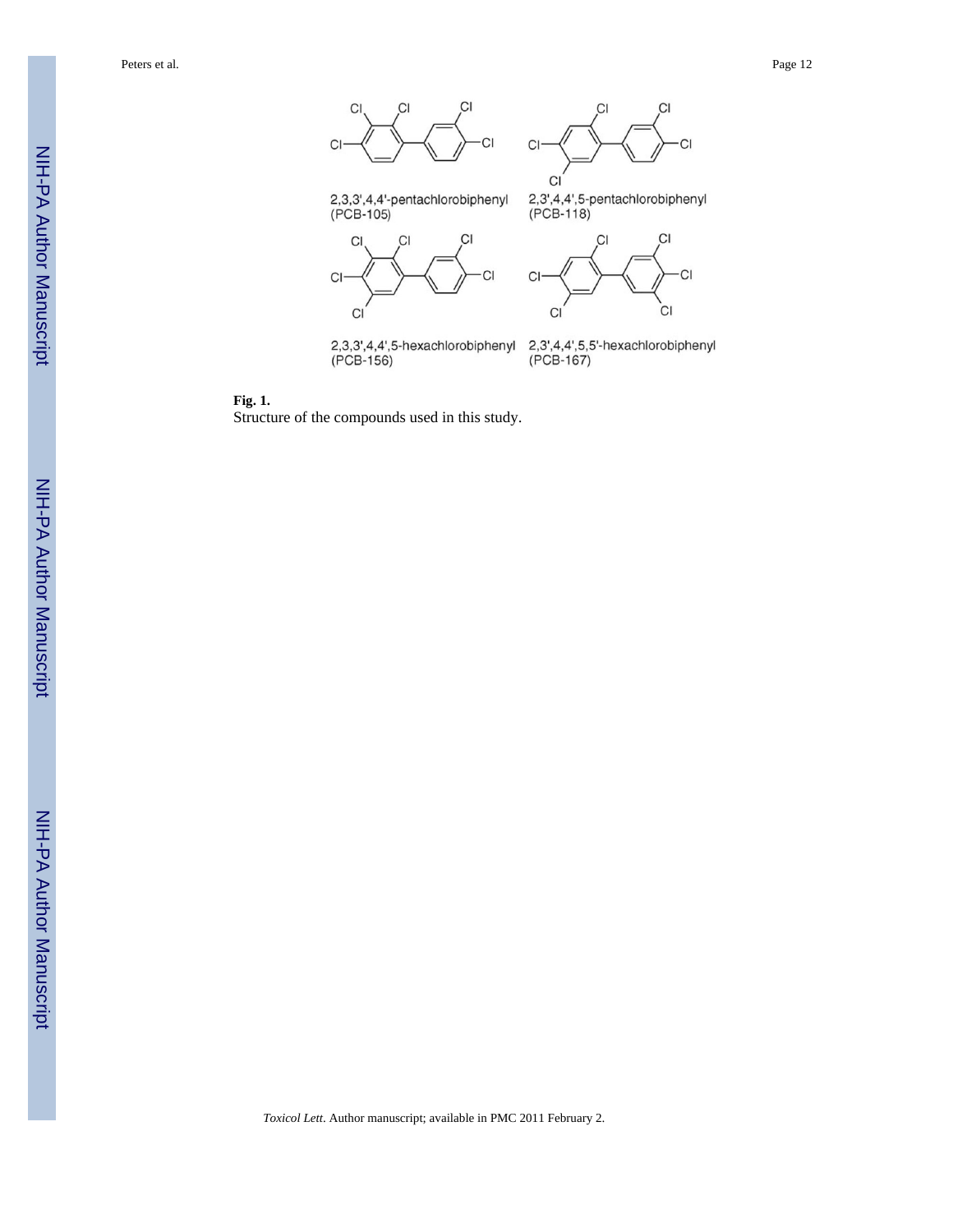

#### **Fig. 2.**

Induction of AhR-dependent gene expression by TCDD, PCB-126 and MO-PCBs in recombinant mouse hepatoma cells. H1G1.1c3 cells were incubated with DMSO, TCDD (0.001–1 nM), PCB-126 (0.001–10 nM) or mono-*ortho* PCBs (0–10 μM) for 72 h and AhR-EGFP expression (A) or EROD activity (B) measured as described in Section 2. The data are expressed as mean  $\pm$  S.E.M. ( $n = 3$ ).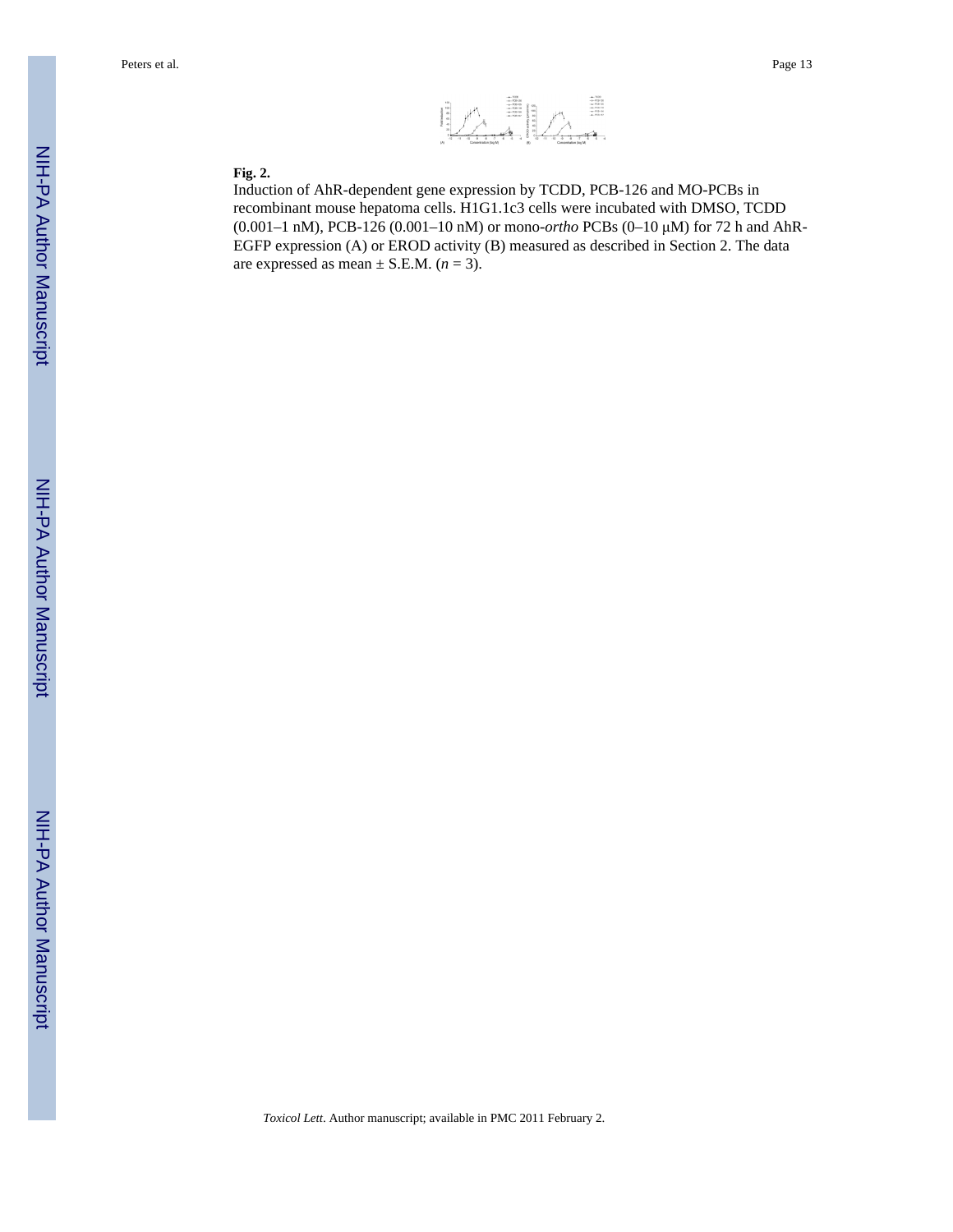Peters et al. Page 14



#### **Fig. 3.**

Induction of AhR-dependent gene expression by TCDD, PCB-126 and MO-PCBs in recombinant rat hepatoma cells. H4G1.1c2 cells were incubated with DMSO, TCDD (0.001–1 nM), PCB-126 (0.001–10 nM) or mono-*ortho* PCBs (0–10 μM) for 72 h and AhR-EGFP expression (A) or EROD activity (B) measured as described in Section 2. The data are expressed as mean  $\pm$  S.E.M. ( $n = 3$ ).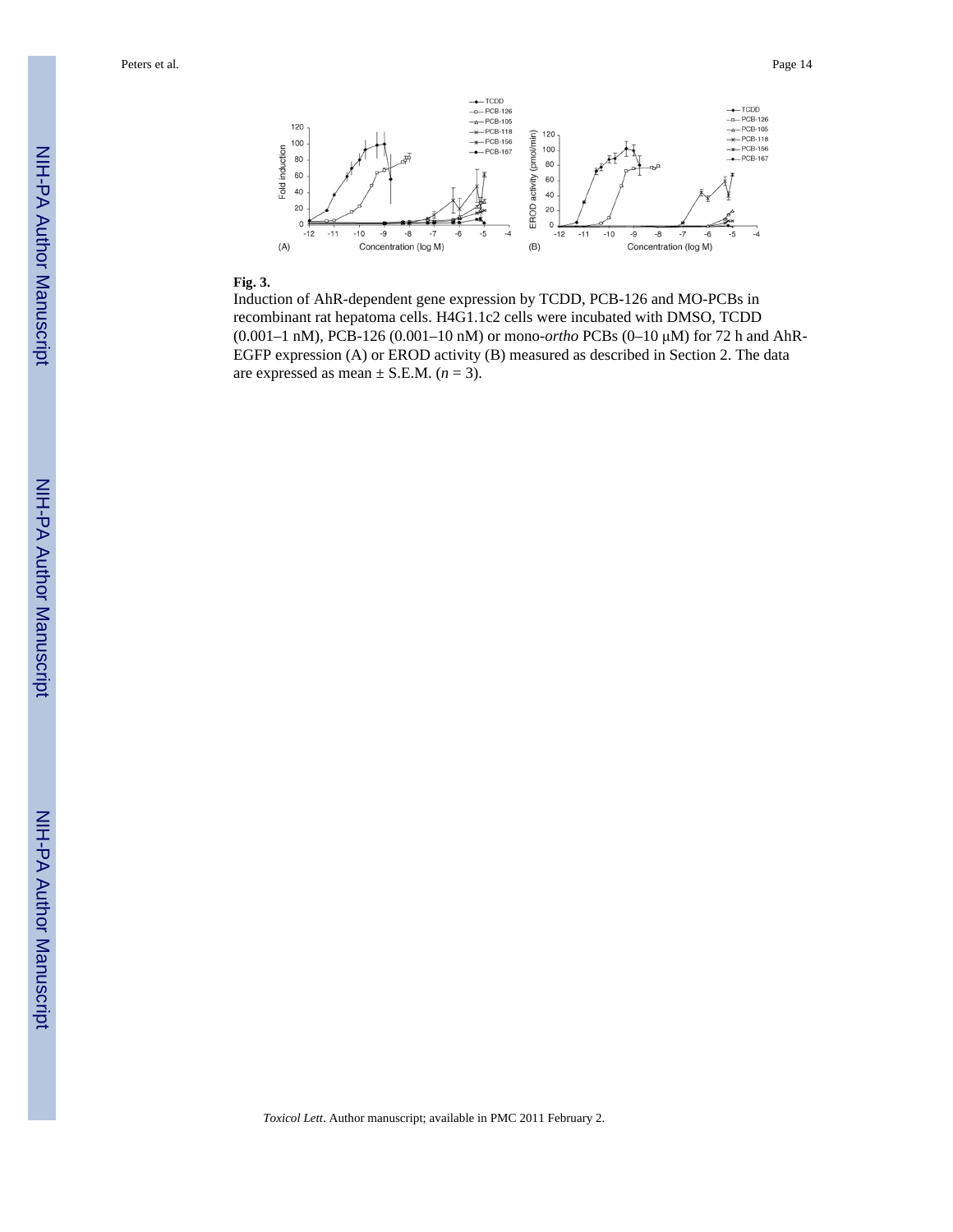Peters et al. Page 15



#### **Fig. 4.**

Effects of MO-PCB -105 and -167 on the induction of AhR-dependent gene expression by TCDD in recombinant mouse hepatoma cells. H1G1.1c3 cells were incubated with DMSO, TCDD (0.001–1 nM), TCDD and PCB-105 (0–10  $\mu$ M) or TCDD and PCB-167 (0–10  $\mu$ M) for 72 h and AhR-EGFP expression (A) or EROD activity (B) measured as described in Section 2. The data are expressed as mean  $\pm$  S.E.M. ( $n = 3$ ).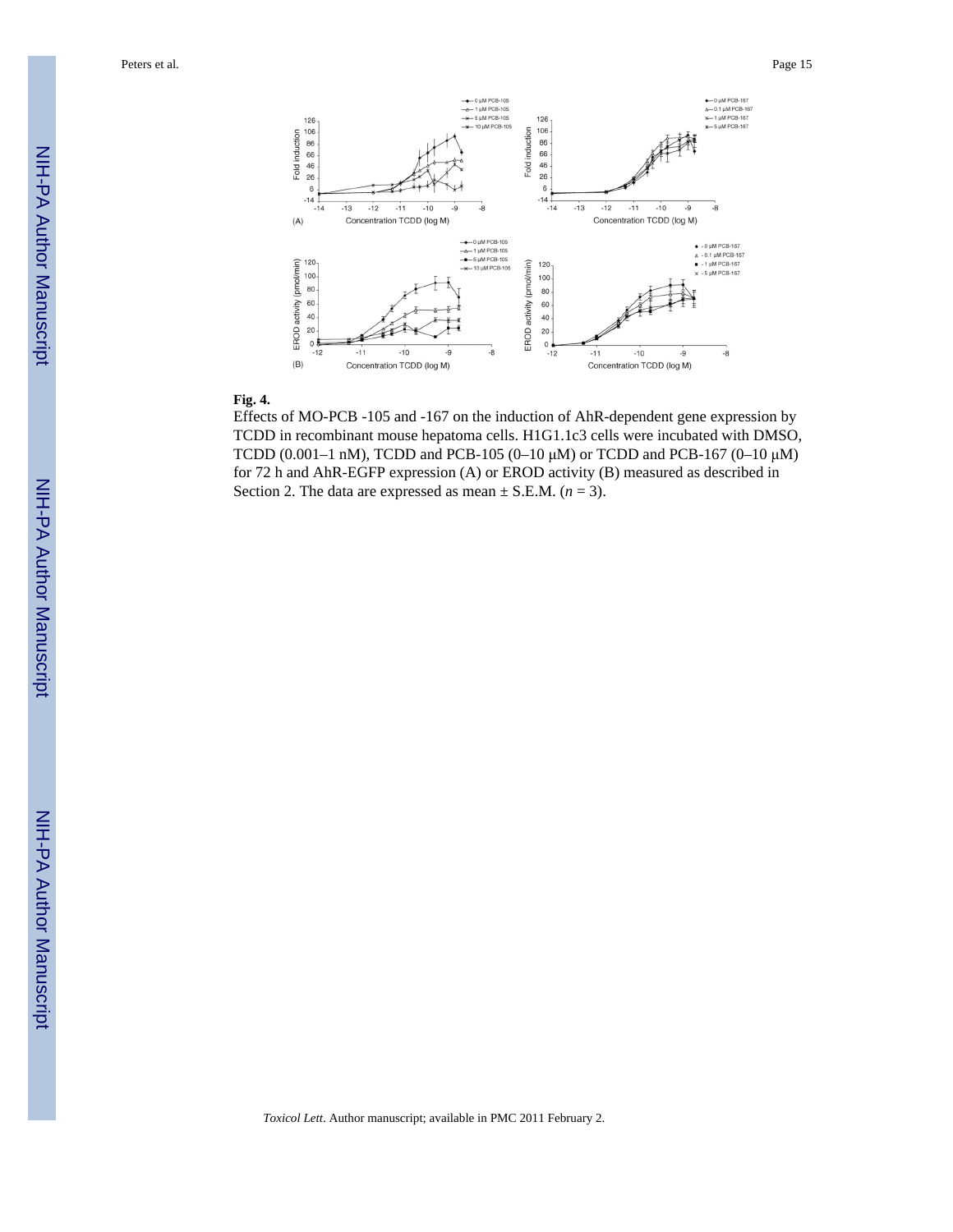

#### **Fig. 5.**

Effects of MO-PCB -105 and -167 on the induction of AhR-dependent gene expression by TCDD in recombinant rat hepatoma cells. H4G1.1c2 cells were incubated with DMSO, TCDD (0.001–1 nM), TCDD and PCB-105 (0–10 μM) or TCDD and PCB-167 (0–10 μM) for 72 h and AhR-EGFP expression (A) or EROD activity (B) measured as described in Section 2. The data are expressed as mean  $\pm$  S.E.M. ( $n = 3$ ).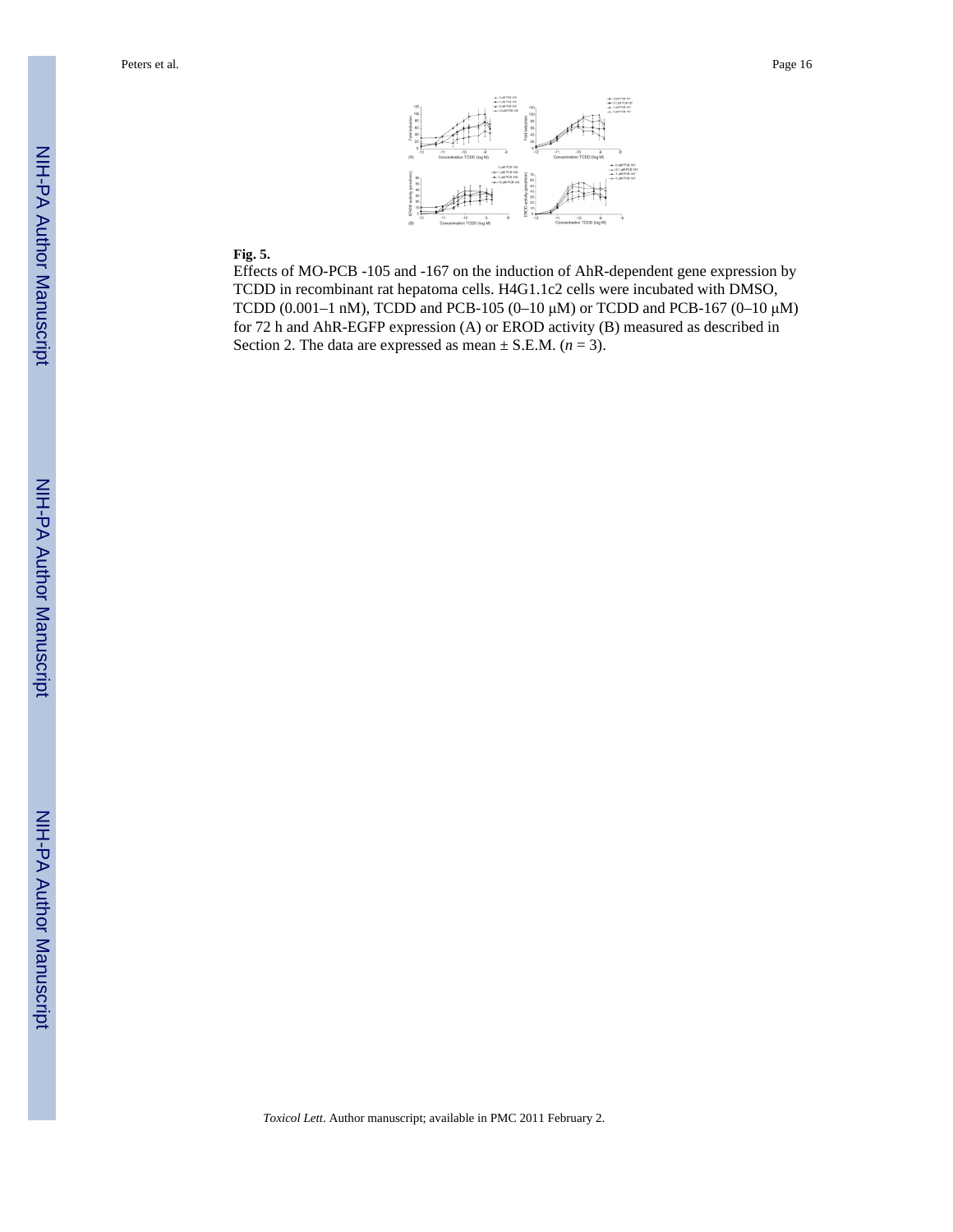## **Table 1**

| l                   |  |
|---------------------|--|
|                     |  |
|                     |  |
|                     |  |
|                     |  |
|                     |  |
|                     |  |
|                     |  |
|                     |  |
|                     |  |
|                     |  |
| Ī                   |  |
|                     |  |
|                     |  |
|                     |  |
|                     |  |
|                     |  |
|                     |  |
|                     |  |
|                     |  |
| ֦                   |  |
| .<br>ו              |  |
|                     |  |
|                     |  |
| ー・・・・               |  |
|                     |  |
|                     |  |
|                     |  |
|                     |  |
|                     |  |
|                     |  |
|                     |  |
| ı                   |  |
|                     |  |
| <br> <br> <br> <br> |  |
| $\vdots$            |  |
|                     |  |
|                     |  |
|                     |  |
|                     |  |
|                     |  |
| )<br>I<br>Í         |  |
|                     |  |
| ļ                   |  |
|                     |  |
| <br> <br> <br>١     |  |
|                     |  |
|                     |  |
|                     |  |
| 1                   |  |
| $\int_{0}^{1}$<br>I |  |
| I                   |  |
|                     |  |
| I                   |  |
| ーくり                 |  |
|                     |  |
|                     |  |
|                     |  |
|                     |  |
|                     |  |
|                     |  |
| l                   |  |
|                     |  |
|                     |  |

|         | Compound $EC5$ rcpp (nM)                                                  | $EC_{25}$ (nM)       | $EC_{50}$ (nM)                                | Concentration AhR-EGFP |                             | REP value (EC <sub>5</sub> rcpp) | REP value $(\mathbb{EC}_{25})$ | REP value (EC <sub>50</sub> ) |
|---------|---------------------------------------------------------------------------|----------------------|-----------------------------------------------|------------------------|-----------------------------|----------------------------------|--------------------------------|-------------------------------|
|         | Effects of mono-ortho PCBs on AhR-EGFP expression in mouse H1G1.1c3 cells |                      |                                               |                        |                             |                                  |                                |                               |
| TCDD    | $2.51 \times 10^{-12}$                                                    | $1.58\times10^{-11}$ | $3.98\times10^{-11}$                          | $1 \text{ nM}$         | $100 \pm 4.7$ <sup>*</sup>  |                                  |                                |                               |
|         | $PCB-126$ $2 \times 10^{-10}$                                             |                      | $3.98 \times 10^{-10}$ 7.50 $\times 10^{-10}$ | S µM                   | $50 \pm 7.7$ <sup>*</sup>   | 0.01                             | 0.08                           | 0.05                          |
|         | PCB-105 $1.78 \times 10^{-6}$                                             |                      |                                               | $M_{01}$               | $11.4 \pm 3.5$ <sup>*</sup> | 0.000001                         |                                |                               |
|         | $PCB-118$ $1.58 \times 10^{-6}$                                           |                      |                                               | 10 µM                  | $7.5\pm1.0^{*}$             | 0.000002                         |                                |                               |
|         | $PCB-156$ $5.60 \times 10^{-7}$                                           | $1.3\times10^{-6}$   |                                               | Mu s                   | $26.8 \pm 4.7$              | 0.000004                         | 0.000023                       |                               |
| PCB-167 |                                                                           |                      |                                               |                        | $_{\rm nd}$                 |                                  |                                |                               |
|         | Compound EC <sub>5</sub> rcpp (nM)                                        | $EC_{25}$ (nM)       | $EC_{50}$ (nM)                                | Concentration          | EROD                        | REP value (EC <sub>5</sub> rcpp) | REP value $(EC_{25})$          | REP value (EC <sub>50</sub> ) |
|         | Effects of mono-ortho PCBs on EROD activity in mouse H1G1.1c3 cells       |                      |                                               |                        |                             |                                  |                                |                               |
| TCDD    | $5.60 \times 10^{-12}$                                                    | $6.3\times10^{-12}$  | $1.9\times10^{-11}$                           | $1 \text{ mM}$         | $100 \pm 8.4$ <sup>*</sup>  |                                  |                                |                               |
|         | $PCB-126$ 3.20 $\times$ $10^{-10}$                                        | $7.9\times10^{-11}$  | $2.2\times10^{-10}$                           | Nu c                   | $58.2 \pm 5.8$ <sup>*</sup> | $0.02\,$                         | 0.04                           | $\overline{0}$ .              |
|         | $PCB-105$ <1 × 10 <sup>-5</sup>                                           |                      |                                               | $10 \mu M$             | $5.6 \pm 0.63$ <sup>*</sup> | 0.000001                         |                                |                               |
|         | $PCB-118 < 1 \times 10^{-5}$                                              |                      |                                               | 10 µM                  | $5.2 \pm 0.67$ <sup>*</sup> | 0.000001                         |                                |                               |
|         | PCB-156 $2.99 \times 10^{-7}$                                             |                      |                                               | Mu s                   | $20.5 \pm 1.5$ <sup>*</sup> | 0.000019                         |                                |                               |
| PCB-167 |                                                                           |                      |                                               |                        | $_{\rm nd}$                 |                                  |                                |                               |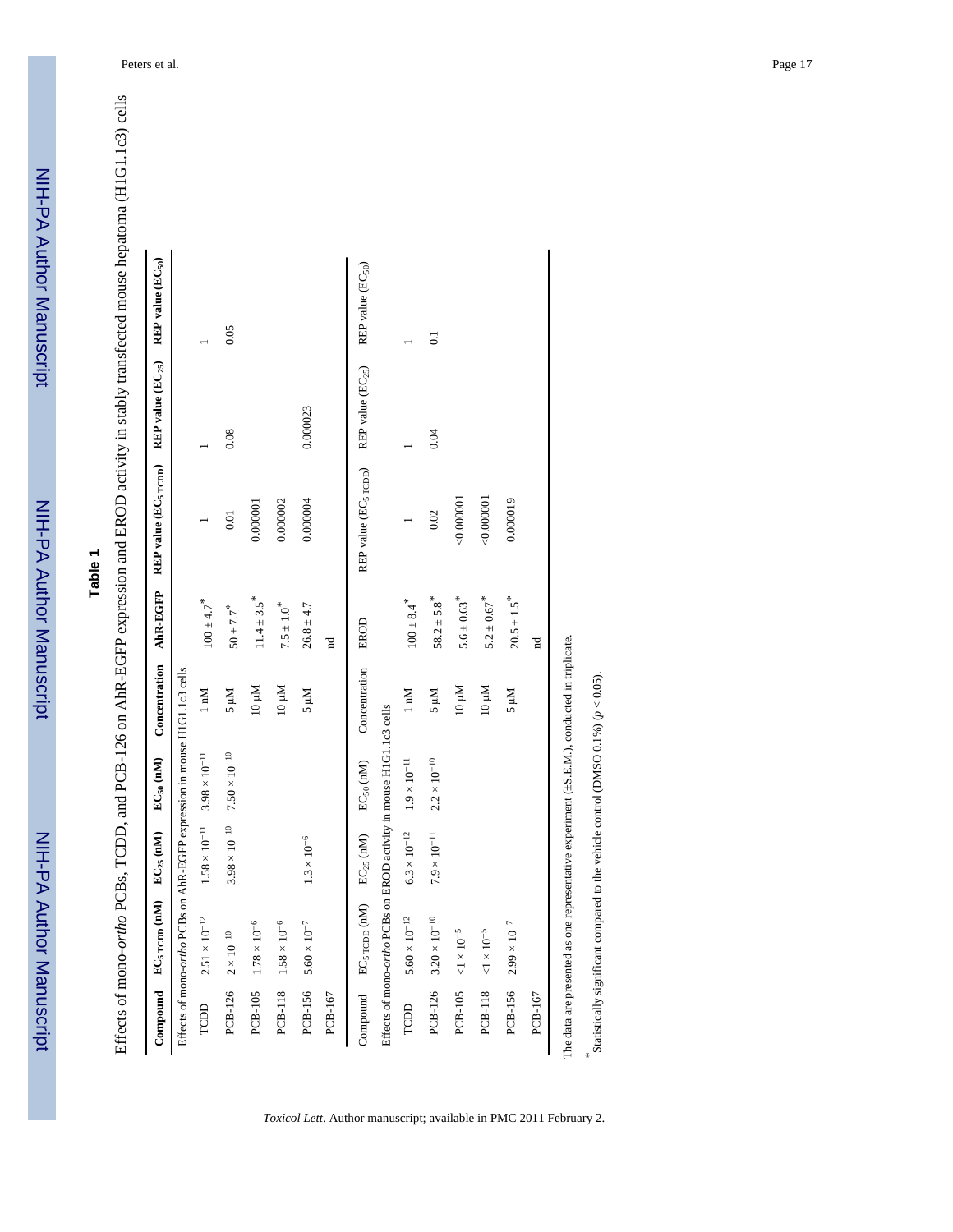## **Table 2**

Effects of mono-ortho PCBs, TCDD, and PCB-126 on AhR-EGFP expression and EROD activity in stably transfected rat hepatoma (H4G1.1c2) cells Effects of mono-*ortho* PCBs, TCDD, and PCB-126 on AhR-EGFP expression and EROD activity in stably transfected rat hepatoma (H4G1.1c2) cells

|                              | Compound EC <sub>5</sub> rcpp (nM)                                     | $EC_{25}$ (nM)                                 | $EC_{50}$ (nM)       | Concentration  | AhR-EGFP                    | REP value (EC <sub>5</sub> $_{\text{TCDD}}$ ) REP value (EC <sub>25</sub> ) |                       | REP value (EC <sub>50</sub> ) |
|------------------------------|------------------------------------------------------------------------|------------------------------------------------|----------------------|----------------|-----------------------------|-----------------------------------------------------------------------------|-----------------------|-------------------------------|
|                              | Effects of mono-ortho PCBs on AhR-EGFP expression in rat H4G1.c1 cells |                                                |                      |                |                             |                                                                             |                       |                               |
| TCDD                         | $1.78\times10^{-12}$                                                   | $1.50 \times 10^{-11}$ 4.0 × 10 <sup>-11</sup> |                      | $1 \text{ nM}$ | $100 \pm 14.7$ <sup>*</sup> |                                                                             |                       |                               |
|                              | $PCB-126$ $2 \times 10^{-10}$                                          | $4.5\times10^{-10}$                            | $8.9\times10^{-10}$  | Nn s           | $83 \pm 5.6$ <sup>*</sup>   | 0.01                                                                        | 0.07                  | 0.04                          |
| $PCB-105$ $1 \times 10^{-6}$ |                                                                        | $5.6\times10^{-7}$                             |                      | $M_{01}$       | $29.6 \pm 2.6$ <sup>*</sup> | 0.000002                                                                    | 0.000004              |                               |
|                              | $PCB-118$ $1.58 \times 10^{-6}$                                        |                                                |                      | $M_{01}$       | $18.2 \pm 0.6$ <sup>*</sup> | 0.000001                                                                    |                       |                               |
|                              | $PCB-156$ $7.08 \times 10^{-8}$                                        | $1\times10^{-7}$                               | $2.8\times10^{-7}$   | Mu s           | $62.5 \pm 3.4$ <sup>*</sup> | 0.000025                                                                    | 0.000032              | 0.000140                      |
| PCB-167                      |                                                                        |                                                |                      |                | $_{\rm nd}$                 |                                                                             |                       |                               |
|                              | Compound $EC_5$ rcpp (nM) $EC_{25}$ (nM)                               |                                                | $EC_{50}$ (nM)       | Concentration  | EROD                        | REP value (EC <sub>5</sub> rcpp)                                            | REP value $(EC_{25})$ | REP value $(EC_{50})$         |
|                              | Effects of mono-ortho PCBs on EROD activity in rat H4G1.c1 cells       |                                                |                      |                |                             |                                                                             |                       |                               |
| TCDD                         | $5\times10^{-12}$                                                      | $8.9\times10^{-12}$                            | $1.78\times10^{-11}$ | $1 \text{ nM}$ | $100 \pm 21$ <sup>*</sup>   |                                                                             |                       |                               |
|                              | PCB-126 $5.6 \times 10^{-11}$                                          | $1.26 \times 10^{-10}$                         | $2.11\times10^{-10}$ | Mu s           | $79\pm4.1$ $^{*}$           | $\overline{0}$ .                                                            | 0.03                  | 0.08                          |
| PCB-105                      | $2.50\times10^{-6}$                                                    |                                                |                      | 10 µM          | $19\pm0.8$ $^{*}$           | 0.000002                                                                    |                       |                               |
| PCB-118                      | $5.60\times10^{-6}$                                                    |                                                |                      | $M_{01}$       | $7 \pm 0.3$ <sup>*</sup>    | 0.000001                                                                    |                       |                               |
|                              | $PCB-156$ $1.10 \times 10^{-7}$                                        | $2.8\times10^{-7}$                             | $3.2\times10^{-7}$   | Mu s           | $68 \pm 3.2$ <sup>*</sup>   | 0.000045                                                                    | 0.000150              | 0.000056                      |
| PCB-167                      |                                                                        |                                                |                      |                | $_{\rm nd}$                 |                                                                             |                       |                               |

*\**

Statistically significant compared to the vehicle control (DMSO  $0.1\%$ ) ( $p < 0.05$ ).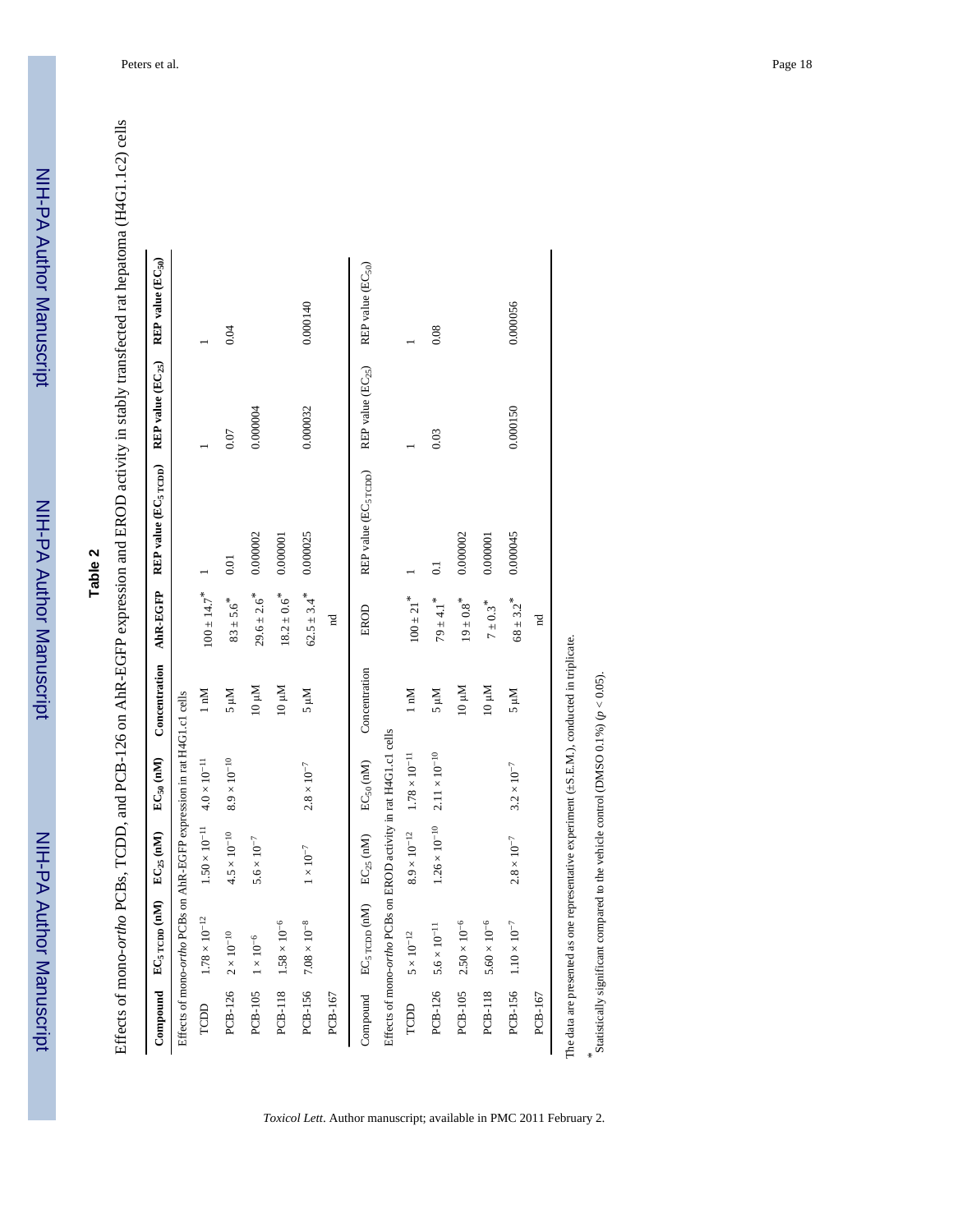NIH-PA Author Manuscript

NIH-PA Author Manuscript

# **Table 3**

Effects of mono-ortho PCBs on TCDD-induced AhR-EGFP expression and TCDD-induced EROD activity in stably transfected mouse hepatoma (H1G1.1c3) and rat hepatoma (H4G1.1c2) cells Effects of mono-*ortho* PCBs on TCDD-induced AhR-EGFP expression and TCDD-induced EROD activity in stably transfected mouse hepatoma (H1G1.1c3) and rat hepatoma (H4G1.1c2) cells

| Compound       | Concentration (µM)                                                                                  | $\mathrm{EC}_{25}$ (nM) | $EC_{50}$ (nM)         | AhR-EGFP                     | Compound       | Concentration (µM) | $EC_{25}$ (nM)        | $EC_{50}$ (nM)      | EROD                         |
|----------------|-----------------------------------------------------------------------------------------------------|-------------------------|------------------------|------------------------------|----------------|--------------------|-----------------------|---------------------|------------------------------|
|                | Effects of mono-ortho-PCBs in TCDD-induced AhR-expression and EROD activity in mouse H1G1.1c3 cells |                         |                        |                              |                |                    |                       |                     |                              |
| <b>PCB-105</b> |                                                                                                     | $8.51\times10^{-12}$    | $2.24 \times 10^{-11}$ | $58 \pm 4.5$ <sup>*</sup>    | PCB-105        |                    | $1.6 \times 10^{-11}$ | $4.0\times10^{-11}$ | $57 \pm 4.8$ <sup>*</sup>    |
|                | $\mathbf{r}$                                                                                        | $1.12\times10^{-11}$    | $5.6 \times 10^{-11}$  | $56 \pm 8.4$ <sup>*</sup>    |                | $\sqrt{2}$         | $1\times10^{-11}$     | $3.2\times10^{-11}$ | $26.7 \pm 9.3$ <sup>*</sup>  |
|                | $\supseteq$                                                                                         | $6.31\times10^{-13}$    | $3.55\times10^{-11}$   | $50.9 \pm 2.9$ <sup>*</sup>  |                | $\subseteq$        | $6.7\times10^{-12}$   | $3.5\times10^{-11}$ | $39.3 \pm 2.8$ <sup>*</sup>  |
| <b>PCB-118</b> |                                                                                                     | $3.5\times10^{-11}$     | $4.5\times10^{-11}$    | $73.7 \pm 2.2$ <sup>*</sup>  | PCB-118        |                    | $1.9\times10^{-11}$   | $4.2\times10^{-11}$ | $82.8 \pm 3.9$               |
|                | $\sqrt{2}$                                                                                          | $8.9\times10^{-12}$     | $3.55\times10^{-11}$   | $42.3 \pm 11$ <sup>*</sup>   |                |                    | $1.3\times10^{-11}$   | $3.8\times10^{-11}$ | $46.5 \pm 10.4$ <sup>*</sup> |
|                | $\supseteq$                                                                                         | $5\times10^{-12}$       | $5\times10^{-11}$      | $58.3 \pm 2.2$ <sup>*</sup>  |                | $\subseteq$        | $1.1\times10^{-11}$   | $6.3\times10^{-11}$ | $51.1\pm1.3$ $^{*}$          |
| PCB-156        |                                                                                                     | $1.3\times10^{-11}$     | $3.3\times10^{-11}$    | $90.9 \pm 14.9$              | PCB-156        |                    | $1\times10^{-12}$     | $1.3\times10^{-11}$ | $81.2 \pm 9.5$               |
|                | $\sqrt{2}$                                                                                          | $3.2\times10^{-11}$     | $8.9\times10^{-11}$    | $99.1 \pm 3.4$               |                |                    | $2.0\times10^{-11}$   | $4.2\times10^{-11}$ | $67\pm5.0$ $^*$              |
|                | $\overline{a}$                                                                                      | $1.8\times10^{-11}$     | $4.5\times10^{-11}$    | $70.8 \pm 1.3$ <sup>*</sup>  |                | $\subseteq$        | $3.2\times10^{-11}$   | $7.1\times10^{-11}$ | $48.3 \pm 4.0$ <sup>*</sup>  |
| PCB-167        | $\overline{0}$                                                                                      | $8.9\times10^{-12}$     | $2.5 \times 10^{-11}$  | $97.7 \pm 8.4$               | PCB-167        | $\overline{0}$     | $1.6 \times 10^{-11}$ | $3.8\times10^{-11}$ | $77 \pm 12.7$                |
|                |                                                                                                     | $1.12\times10^{-11}$    | $3.55\times10^{-11}$   | $87 \pm 12.2$                |                |                    | $1.6\times10^{-11}$   | $4.0\times10^{-11}$ | $74.8 \pm 4.8$ <sup>*</sup>  |
|                | 5                                                                                                   | $1\times10^{-11}$       | $3.55\times10^{-11}$   | $89.7 \pm 6.4$               |                |                    | $1.6\times10^{-11}$   | $4.0\times10^{-11}$ | $86.2 \pm 3.4$               |
|                | Effects of mono-ortho-PCBs in TCDD-induced AhR-expression and EROD activity in rat H4G1.1c2 cells   |                         |                        |                              |                |                    |                       |                     |                              |
| <b>PCB-105</b> |                                                                                                     | $1\times10^{-11}$       | $3.2\times10^{-11}$    | $87\pm10.4$                  | <b>PCB-105</b> |                    | $1.3\times10^{-11}$   | $2.7\times10^{-11}$ | $97.0 \pm 14$                |
|                | $\sqrt{2}$                                                                                          | $4.0\times10^{-13}$     | $4.5\times10^{-11}$    | $51.8 \pm 16.9$              |                |                    | $1.2\times10^{-11}$   | $3.9\times10^{-11}$ | $68.0 \pm 12.2$              |
|                | $\overline{\mathsf{C}}$                                                                             | $1.3\times10^{-13}$     | $2.1\times10^{-11}$    | $76.0 \pm 7.2$               |                | $\subseteq$        | $4.5\times10^{-13}$   | $3.2\times10^{-11}$ | $96.0 \pm 5.3$               |
| <b>PCB-118</b> |                                                                                                     | $7.1\times10^{-12}$     | $1.4\times10^{-11}$    | $37.7 \pm 7.6$ <sup>*</sup>  | PCB-118        |                    | $1.1\times10^{-11}$   | $1.8\times10^{-11}$ | $94.0 \pm 18$                |
|                | S                                                                                                   | $2.8\times10^{-12}$     | $1.8\times10^{-11}$    | $42.0 \pm 21$                |                |                    | $1.1\times10^{-11}$   | $2.5\times10^{-11}$ | $72.0 \pm 17.9$              |
|                | $\supseteq$                                                                                         | $6.7\times10^{-12}$     | $4.2\times10^{-11}$    | $66.0 \pm 5.4$               |                | $\subseteq$        | $1.2\times10^{-11}$   | $3.5\times10^{-11}$ | $65.0 \pm 12.6$              |
| PCB-156        |                                                                                                     | $1.4\times10^{-10}$     | $1.6 \times 10^{-10}$  | $54.2 \pm 7.8$               | PCB-156        |                    | $1\times10^{-10}$     | $1.5\times10^{-10}$ | $105.0 \pm 17.3$             |
|                | $\sqrt{2}$                                                                                          | $2.2\times10^{-11}$     | $1.3\times10^{-10}$    | $75.7 \pm 4.2$               |                |                    | $2.2\times10^{-12}$   | $1\times10^{-10}$   | $129.0 \pm 20.1$             |
|                | $\supseteq$                                                                                         | $1\times10^{-10}$       | $2.0\times10^{-10}$    | $64.8 \pm 1.3$ <sup>*</sup>  |                | $\subseteq$        | $1\times10^{-11}$     | $5\times10^{-11}$   | $85.0 \pm 3.7$               |
| PCB-167        | $\overline{0}$ .                                                                                    | $5.6\times10^{-12}$     | $1.1\times10^{-11}$    | $59.2 \pm 22.8$              | PCB-167        | $\overline{0}$     | $7.9\times10^{-12}$   | $1.5\times10^{-11}$ | $123.0 \pm 34$               |
|                |                                                                                                     | $5.6 \times 10^{-12}$   | $1.4\times10^{-11}$    | $40.2 \pm 14.3$ <sup>*</sup> |                |                    | $7.9\times10^{-12}$   | $1.4\times10^{-11}$ | $86.0 \pm 17.1$              |